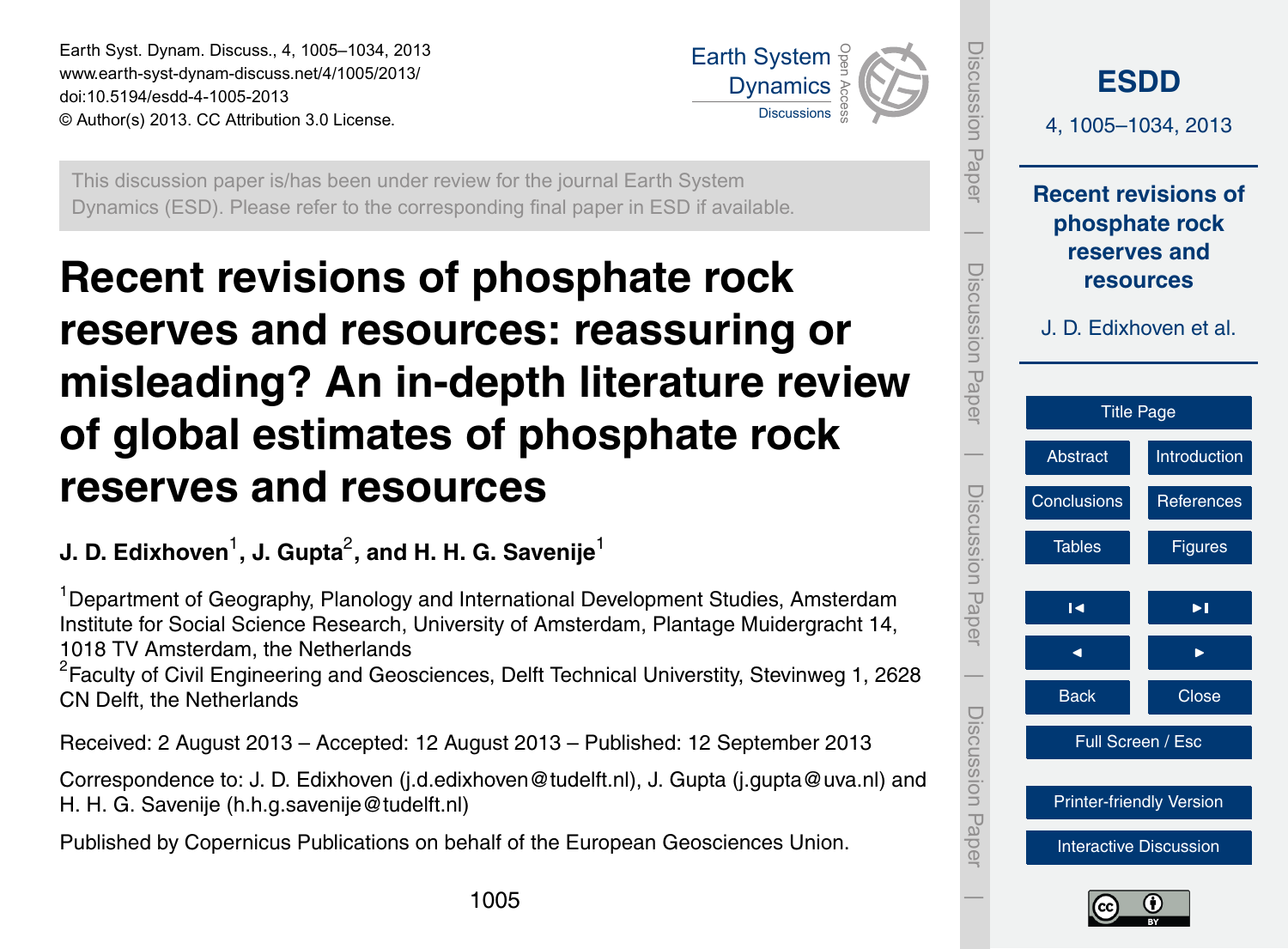# <span id="page-1-0"></span>**Abstract**

Phosphate rock (PR) is a finite mineral indispensible for fertilizer production and a major pollutant. High grade PR is obtained from deposits which took millions of years to form and are gradually being depleted. Over the past three years, global PR reserves

- <sup>5</sup> as reported by US Geological Survey (USGS) have seen a massive increase, from 16 000 Mt PR in 2010 to 65 000 Mt PR in 2011. The bulk of this four-fold increase is based on a 2010 report by International Fertilizer Development Center (IFDC), which increased Moroccan reserves from 5700 Mt PR as reported by USGS, to 51 000 Mt PR, reported as upgraded ("beneficiated") concentrate. IFDC used a starkly simplified clas-
- <sup>10</sup> sification compared to the classification used by USGS and proposed that agreement should be reached on PR resource terminology which should be as simple as possible. The report has profoundly influenced the PR scarcity debate, shifting the emphasis from depletion to the pollution angle of the phosphate problem. Various analysts adopted the findings of IFDC and USGS, and argued that that following depletion
- <sup>15</sup> of reserves, uneconomic deposits (resources and occurrences) will remain available which will extend the lifetime of available deposits to thousands of years. Given the near total dependence of food production on PR, data on PR deposits must be transparent, comparable, reliable and credible. Based on an in-depth literature review, we analyze (i) how IFDC's simplified terminology compares to international best practice
- $20$  in resource classification and whether it is likely to yield data that meets the abovementioned requirements; (ii) whether the difference between ore reserves and reserves as concentrate is sufficiently noted in the literature, and (iii) whether the IFDC report and its estimate of PR reserves and resources is reliable. We conclude that, while there is a global development toward common criteria in resource reporting, IFDC's definitions
- $25$  contravene this development and  $-$  due to their vagueness and their lack of granularity – may cause more confusion than clarity. The difference between ore and concentrate is barely noted in the literature, causing a pervasive confusion and a high degree of error in many assessments. Finally, we conclude that the report presents an inflated



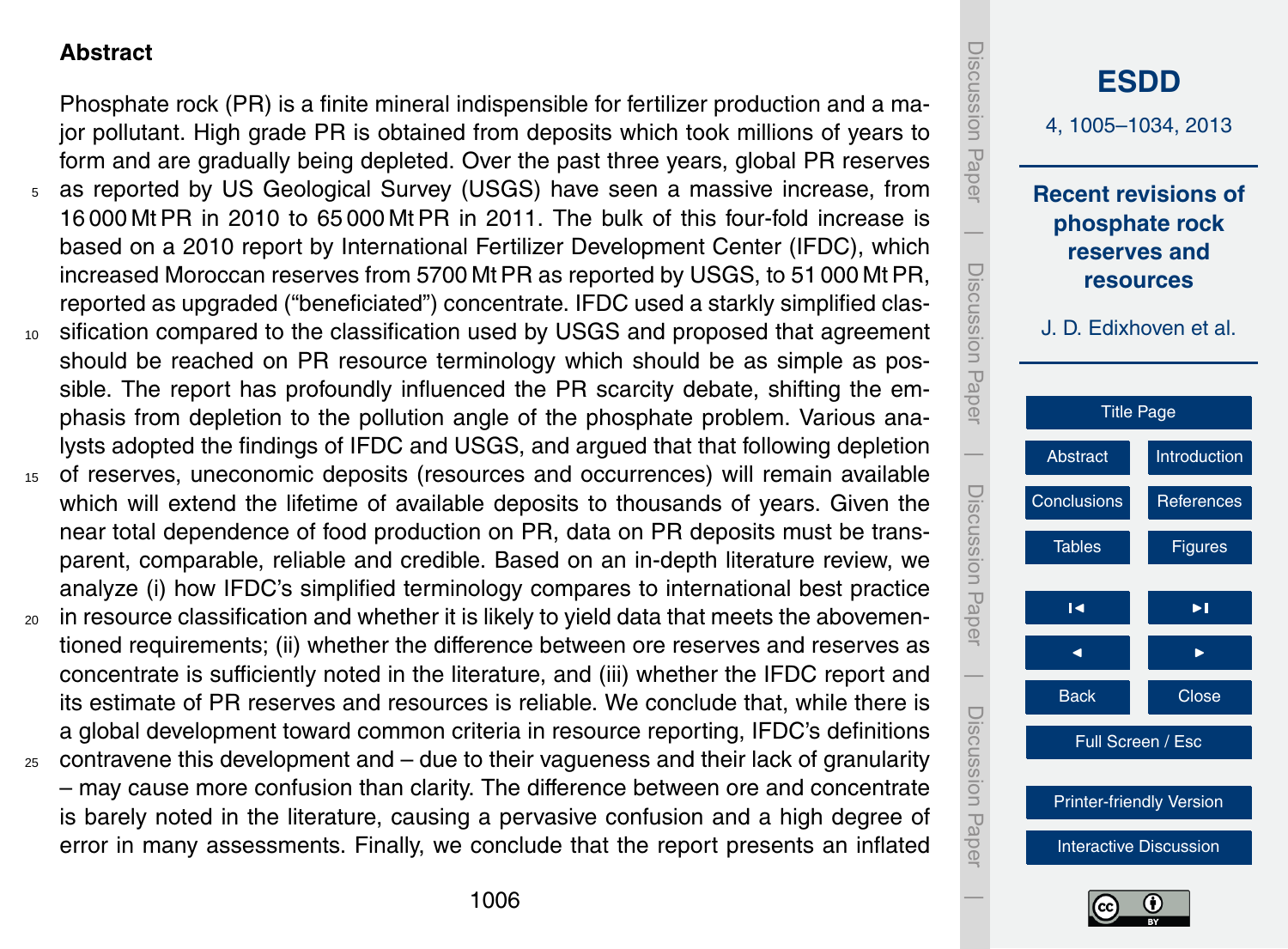<span id="page-2-0"></span>picture of global reserves, in particular those of Morocco, where largely hypothetical and inferred resources have simply been converted to "reserves". In view of the essentiality of PR for food production, there currently is insufficient knowledge on the PR deposits available for extraction. Further research is required as to the quantity of PR deposits and their viability for future extraction.

## **1 Problem statement**

Phosphorus is an essential plant nutrient essential to the growth of all plants and animals on which agriculture depends to maintain food production at required levels. Phosphate Rock (PR), the only source of phosphate for fertilizer production, is a fi-<sup>10</sup> nite, non-renewable resource. Due to various factors such as population growth, more phosphorus intensive diets (meat and dairy), and an increasing use of bio fuels, PR consumption is expected to increase significantly further over the next century (USGS, 2013).

While there is broad agreement that PR is a finite resource essential for human <sup>15</sup> survival, the longevity of minable PR deposits is the subject of intense debate. Numerous articles have modeled depletion of PR reserves to occur by the end of the 21th century (Steen, 1998; Rosemarin, 2004; Vaccari, 2009), or peak phosphorus to occur within even a few decades from now (Déry and Andersson, 2007; Cordell et al., 2009). A number of these publications were based on mineral commodity sum-<sup>20</sup> maries issued by USGS, which uses a resource classification system which it devised

- in the seventies together with the former US Bureau of Mines (USBM). This classification reports currently economic deposits as reserves; marginally or sub economic deposits as the reserve base; uneconomic deposits which have a reasonable potential of becoming economic in the future as resources; and deposits with no reasonable <sup>25</sup> prospect of economic viability in the foreseeable future, as "occurrences". In its Mineral
- Commodity Summaries, USGS only reported reserves and a reserve base. In 2010, USGS reported PR reserves of 16 000 Mt. The reserve base, last reported in 2009

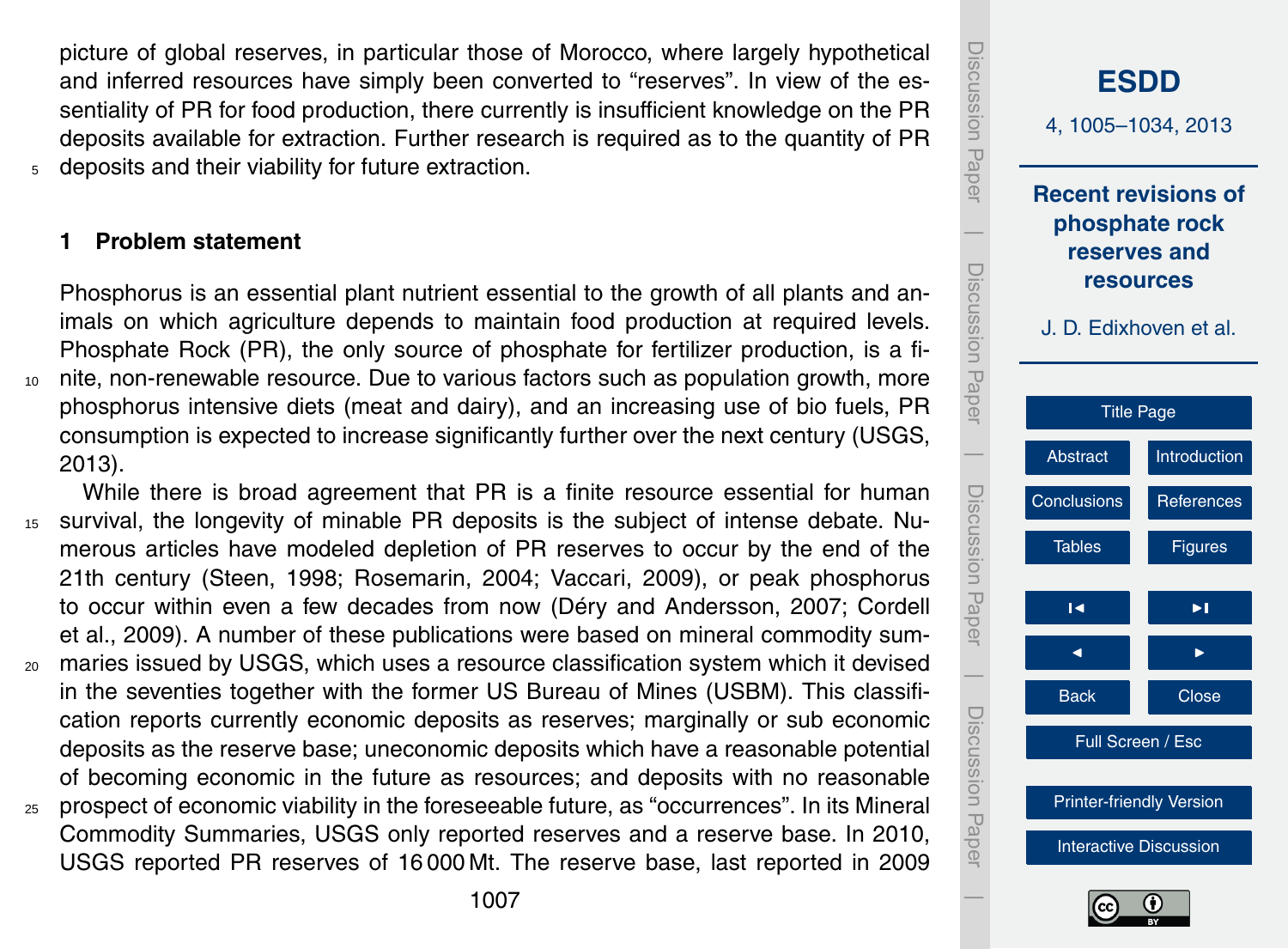was estimated at 47 000 MtPR (USGS, 2009). Global PR resources had last been reported comprehensively in Notholt et al. (1989) where they had been estimated at 163 000 Mt PR in situ ore, grading 22,5 %  $P_2O_5$  on average.

In 2010, International Fertilizer Development Center (IFDC) issued a report in which <sup>5</sup> it suggested that the numbers provided by USGS were obsolete, its classification overly detailed in view of limited available information, its definitions poorly defined and that the reserves and resources reported by USGS should be reassessed (Van Kauwenbergh, 2010a). In the report, IFDC used starkly simplified definitions of reserves and resources. Global reserves were increased to 60 000 MtPR, the vast bulk of which <sup>10</sup> (51 000 MtPR) were located in Morocco (Van Kauwenbergh, 2010a, p. 42). IFDC re-

- ported these reserves as beneficiated concentrate, which is a mining industry term for ore that has been upgraded to such extent that it can be sold as marketable product for the production of sulphuric acid or elemental phosphorus (P). Global PR resources, reported as in situ ore and including the ore from which reserves are calculated, were
- <sup>15</sup> increased to 290 000 Mt of all grades, of which 168 000 Mt located in Morocco (report, p. 36 and 42). The report concluded that – based on is findings and a static consumption rate of around 160 MtPR concentrate per annum – reserves for producing concentrate would remain available for 300 to 400 yr. The report states it embodies only the first phase of a more extensive investigation as to global deposits PR deposits, and that
- <sup>20</sup> a second, more conclusive research effort is envisioned to explore future PR reserves and resources, to be performed by a network of scientists and practitioners from the mining industry.

The IFDC Report has thoroughly shaped the PR depletion debate. Shortly afterwards, USGS increased global PR reserves to 65 000 MtPR, allegedly based on the <sup>25</sup> report and information from the Moroccan producer (USGS, 2011). Resources, which

had not been reported by USGS in many years, were stated at 300 000 MtPR (USGS, 2012).

Following its report, IFDC created a network, Global TraPS [\(http://www.globaltraps.](http://www.globaltraps.ch) [ch\)](http://www.globaltraps.ch). This network focuses on the supply side of phosphorus and aims to bring to-



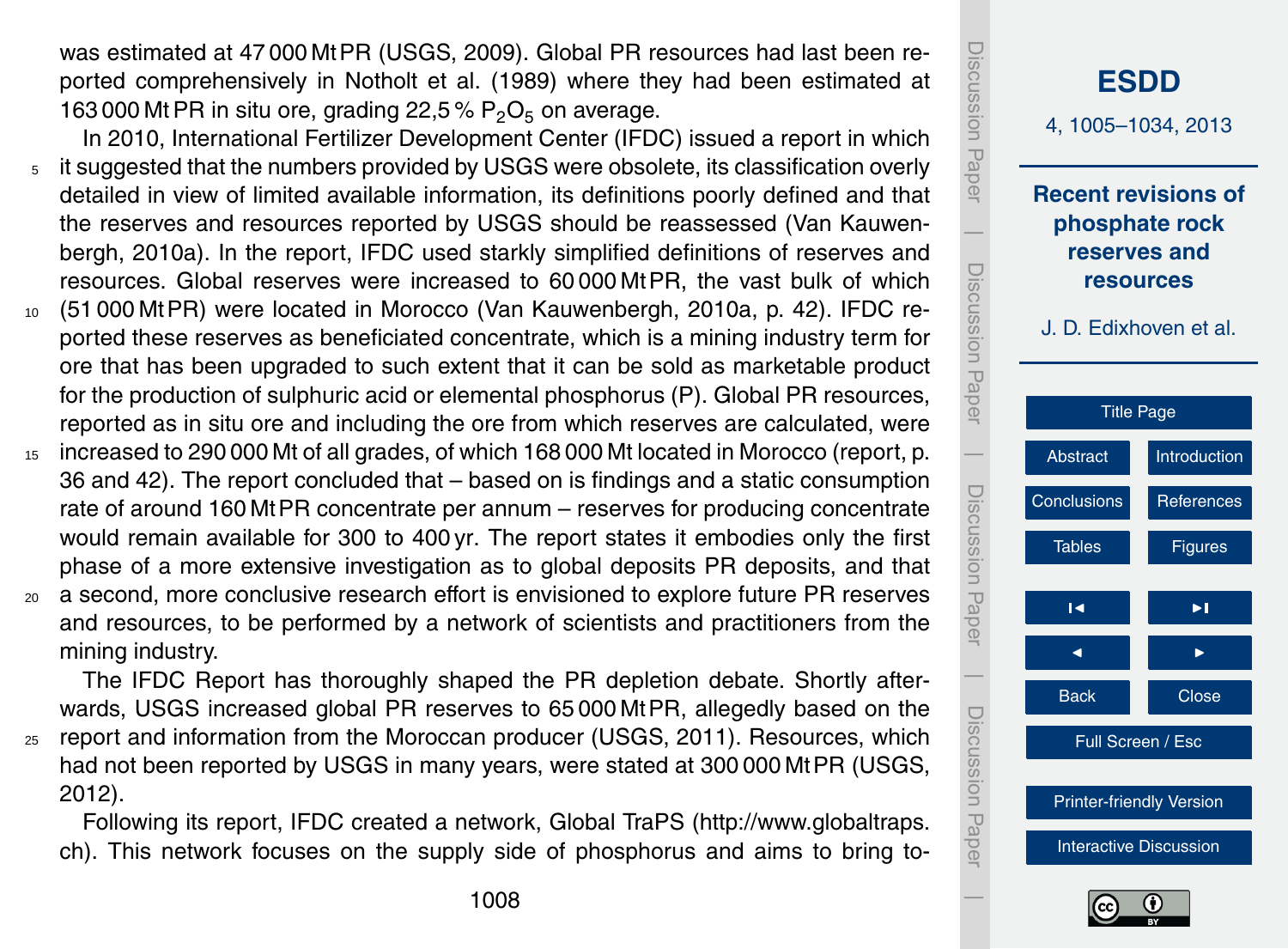gether members from practice en academia in order to foster knowledge to deal with the problem of phosphorus. The project is co-led by the CEO of IFDC as a "practice" representative, while Dr. R. Scholz of the Swiss Technology Institute represents academia. Along with industry, the network attracted numerous scientists and organi-

- <sup>5</sup> zations as members. Even though an in-depth review of "PR reserves and resources for the future" was and currently still is lacking, one of the main tenets formed early on, was that absolute scarcity is not a main problem for P supply because "reserves are poorly related to the total resource", which were assumed to be very large (Global TraPs, 2011a). Scholz and Wellmer argue that one "can define a sustainable P cycle
- $10<sub>10</sub>$  if in the long run the economically mineable (primary and secondary) reserves of P increase higher than the losses (i.e. dissipation) to sinks which are not economically mineable" (Schollz and Wellmer, 2013, p. 14). This notion of sustainability, however, requires infinite "reserve growth" which cannot continue forever if the source from which the reserves are derived is finite. To estimate longevity of remaining PR deposits, it <sup>15</sup> is critical to have a realistic understanding of the quantity of minable PR that is ulti-
- mately available for extraction under reasonable assumptions (Cathcart et al., 1984; Van Vuuren et al., 2010)<sup>1</sup>.

Given the near total dependence of food production on PR, data on PR deposits must be transparent, comparable, relevant and reliable (UNFC, 2010; Scholz and Wellmer, <sup>20</sup> 2013). This paper provides an in-depth review of the report, its methodologies, the recent revisions of global PR reserves generally, and some of the conclusions that were drawn from these in the literature. First, we review how IFDC's simplified definitions compare to industry best practice and leading resource classifications, and whether

 $<sup>1</sup>$ Human use quadrupled the natural flows of P into the environment since pre-industrial</sup> times, resulting in massive eutrophication of the freshwater aquatic environment. It is argued that this increased flow is unsustainable and that the global boundary for P has been transgressed substantially (Carpenter and Bennet, 2011). This pollution aspect of P, though very important, will not be discussed in this paper. In determining sustainability of the P cycle, this aspect should, obviously, be taken into consideration.

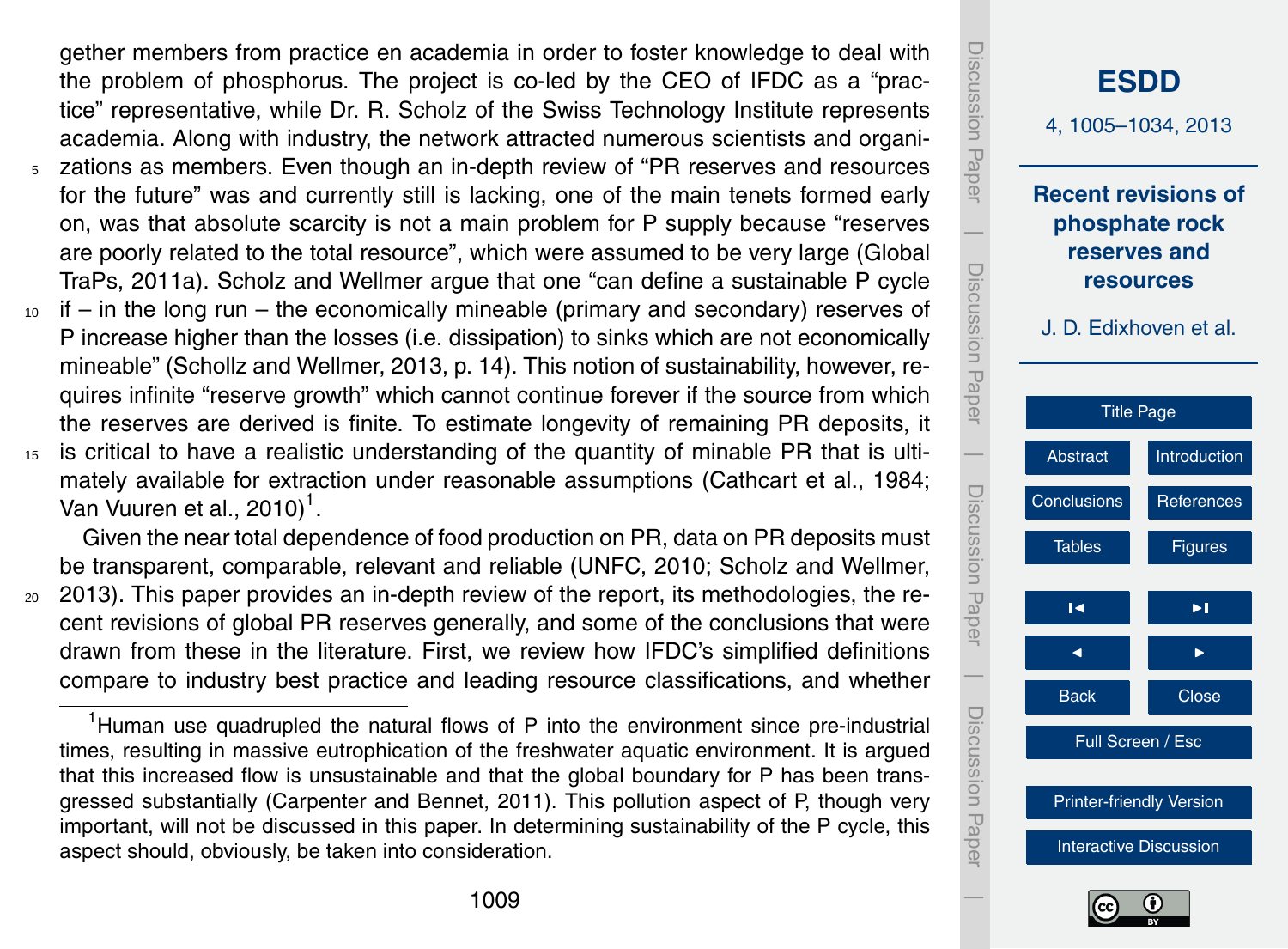its classification proposals offer sufficient safeguards for generating reliable assessments on PR reserves. Secondly, we review whether it is common to report reserves as concentrate, and report reserves, back-calculated to ore, as part of the resources, and if the consequences are sufficiently understood in the literature. The third and final <sup>5</sup> research question addressed in this paper is whether IFDC's estimate of global reserves and resources is reliable and comparable. Here, our methodology has been to trace back and review the sources of information used in the IFDC report and compare these data to other publications that were obtained. Given that the massive increase of reserves and resources can be almost entirely attributed to Morocco, we focused on

<sup>10</sup> that country.

#### **2 Background**

Approximately 82 % of total mined PR is used for fertilizers and another 7 % for feed additives and the remainder for other industrial purposes. The bulk of the world's PR suitable for mining is found in large sedimentary rock deposits of marine origin. High <sup>15</sup> grade deposits are located only in a limited number of places in the world, typically on (former) continental shelves. The remainder of phosphate rock production is derived from igneous rock which is low in grade (often less than 5%  $\mathsf{P}_2\mathsf{O}_5$ ) but may be upgraded to concentrations ranging between 35–40 %  $\mathsf{P}_2\mathsf{O}_5$  (Van Kauwenbergh, 2010a). Igneous PR allows for approximately 15–20 % of current global production but forms <sup>20</sup> only a few percent of the aggregate phosphate rock resources (Notholt et al., 1989).

Most PR for fertilizers is mined, upgraded, and then treated with sulphuric acid to produce phosphoric acid (the wet method). Mining losses occur depending on a number of factors. Underground mining operations result in larger losses than open pit mining as walls are needed to support the ceilings. Mining recovery may range from 95 % to



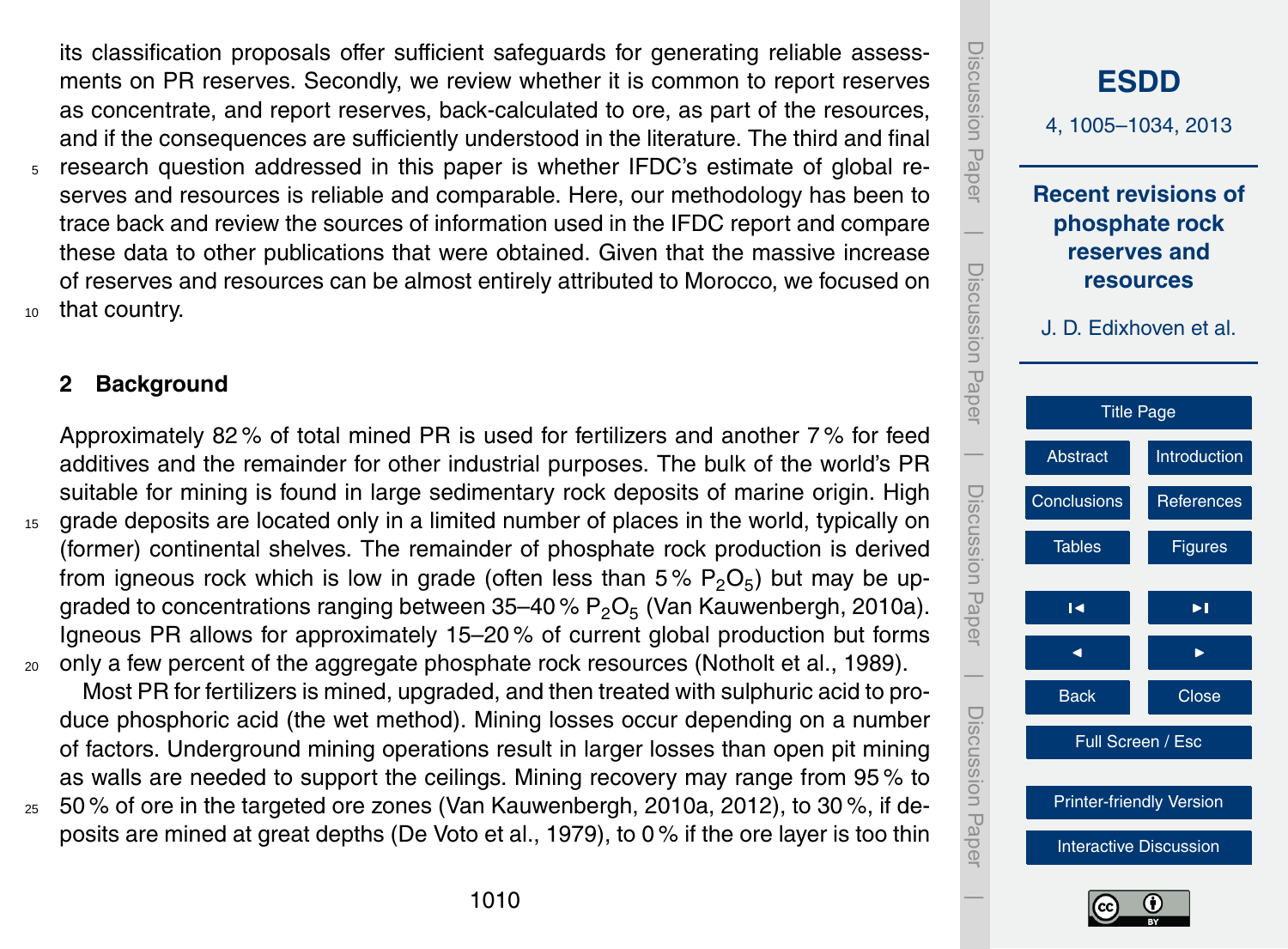for mining (Van Kauwenbergh, 2012). Significant losses also occur in the upgrading process, as will be discussed below.

Given the economic function of resource classifications, reserves and resources are dynamic. Sub resource deposits, termed "occurrences" (USGS and USBM, 1982) or <sup>5</sup> "other quantities in place" (UNCF, 2010), form no part of the resources, but may become so as prices rise or as technique evolves (USGS, 1980; Cathcart et al., 1984; Herring and Fantel, 1993). Large "occurrences", not included in the resources, are located offshore or on seamounts, or are buried deeply as a result of tectonic occurrences following their deposition, such as the bulk of the deposits located in the West-<sup>10</sup> ern Phosphate Field in the USA, probably the largest PR formation in the world (De Voto et al., 1979, p. 37).

A recurring issue in the literature is that a very substantial *geocapacity* of undiscovered PR deposits may exist that may extend reserves and resources well beyond currently known reserves and resources (Sheldon, 1987, and, more recently, Scholz

<sup>15</sup> and Wellmer, 2012). However, a distinction should be made between known or hypostasized occurrences based on assumed extensions of known deposits, and truly unknown geocapacity<sup>2</sup>. In view of their typically high uranium content, aerial radiometric detection of PR is possible and is routinely applied in the exploration of PR deposits (Asfahani et al., 2005). Van Kauwenbergh (2006, p. 46) argues that, while there may <sup>20</sup> be some potential to discover new deposits, oil exploration programs have probed most of the coastal sedimentary basins of the world during the past 20 to 30 yr, and that any large scale discoveries of phosphate rock probably would have occurred in conjunction with these activities. Smit et al. (2009) refer to a personal communication by USGS that the discovery of major new deposits is unlikely.

<sup>2</sup>*Hypothetical* deposis are undiscovered resources similar to known mineral bodies which may reasonably be expected to exist in the same producing district under analogous geologic conditions, while *speculative* deposits are resources that may exist under favorable geologic settings, but where no discoveries have yet been made (USGS, 1980).



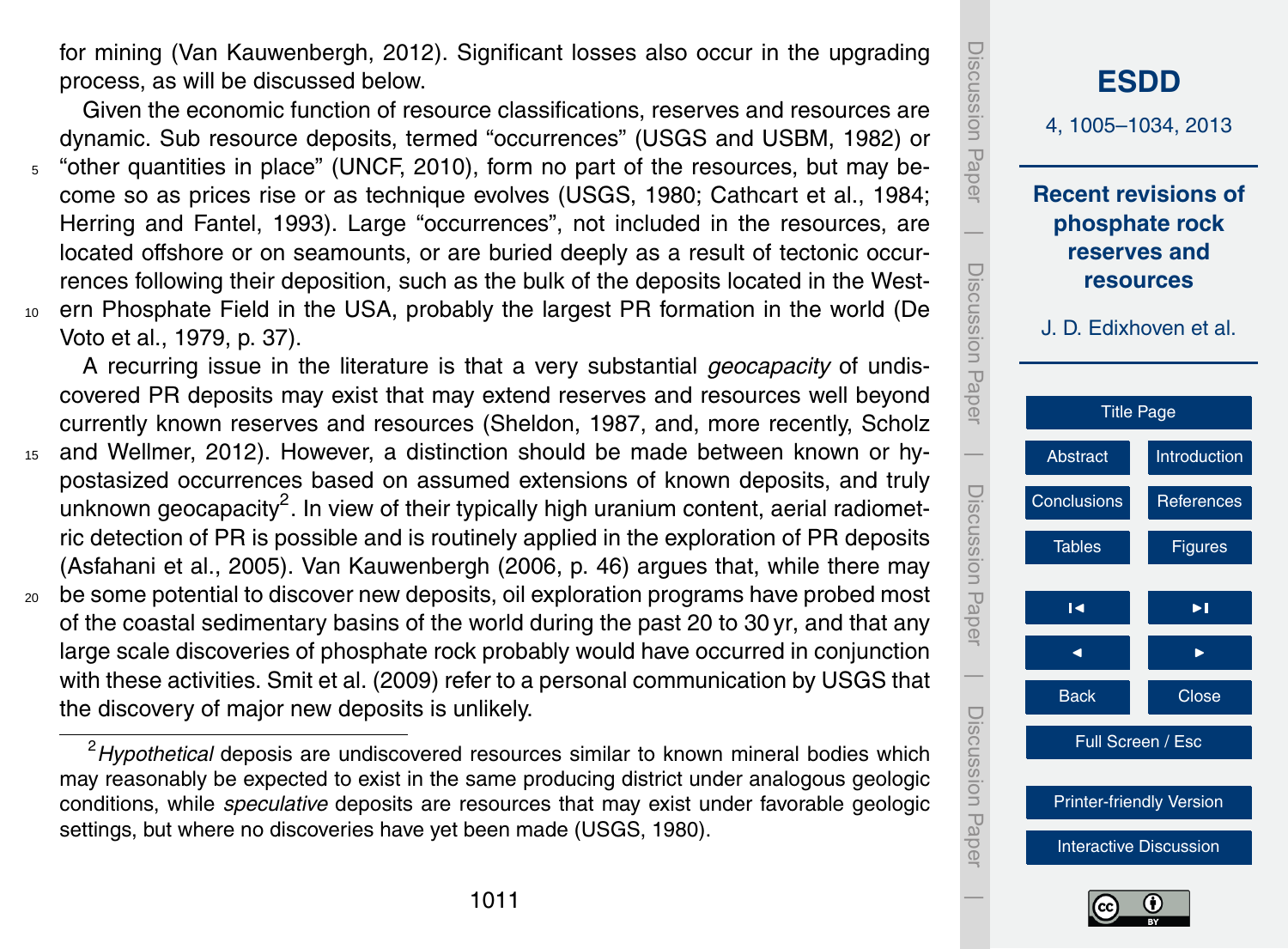The IFDC report concludes based on its findings and a static consumption rate of 160 MtPR, that *"phosphate rock reserves to produce fertilizer will be available for 300– 400 yr"* (Van Kauwenbergh, 2010a, p. 43). However, by 2011, world production had already risen to 198 MtPR concentrate (Kelly and Matis, 2003) and global production <sup>5</sup> capacity is currently being expanded to 256 MtPR concentrate per annum, to cater for the growth in demand which is anticipated for the near future (USGS, 2013). Most analysts anticipate that PR consumption will continue to rise until the end of the 21th century, after which demand is projected to stabilize. For instance, Rosemarin et al. (2011) calculated that IFDC's 60 000 MtPR concentrate could be depleted within 172 yr if the <sup>10</sup> anticipated population growth is taken into consideration (255 MtPR consumption by 2100), or 126 yr if Africa would develop its agriculture and experience a green revolution. Under this assumption, global PR concentrate consumption would be 314 MtPR concentrate by 2100, double the quantity on which IFDC based its depletion analysis of current reserves. The authors also calculated that if bio fuels were to supply for 10 % of

15 global energy requirement, the reserves reported by IFDC could be depleted in 48 yr, at which point global PR consumption would reach 475 MtPR annually.

The depletion rate may be mitigated by increased use efficiency and adapting societies, as may be factored into a scenario analysis. Van Vuuren et al. (2009) forecasted increases in PR consumption adopting the story line of each of the four UN Millennium

- <sup>20</sup> Assessment scenarios. Under the Adapting Mosaic (AM) Techno garden (TG) scenario's, which assume a pro-active environmental management, Van Vuuren et al. estimate aggregate P consumption to be roughly around 85 and 65 Mt  $P_2O_5$  by the end of 2100, or 220 and 280 Mt PR concentrate at 30 %  $\mathsf{P}_2\mathsf{O}_5.$  For the Order from Strength (OS) and Global Orchestration (GO) scenario's, which assume reactive environmental
- <sup>25</sup> management, the authors estimated annual consumption by the end of the century to be roughly 105 Mt  $P_2O_5$  under the OS scenario and roughly 115 Mt  $P_2O_5$  under a GO scenario, or roughly 350 and 380 MtPR concentrate respectively, fairly consistent with the "business as usual" extrapolations given in Rosemarin et al. (2011). The influence



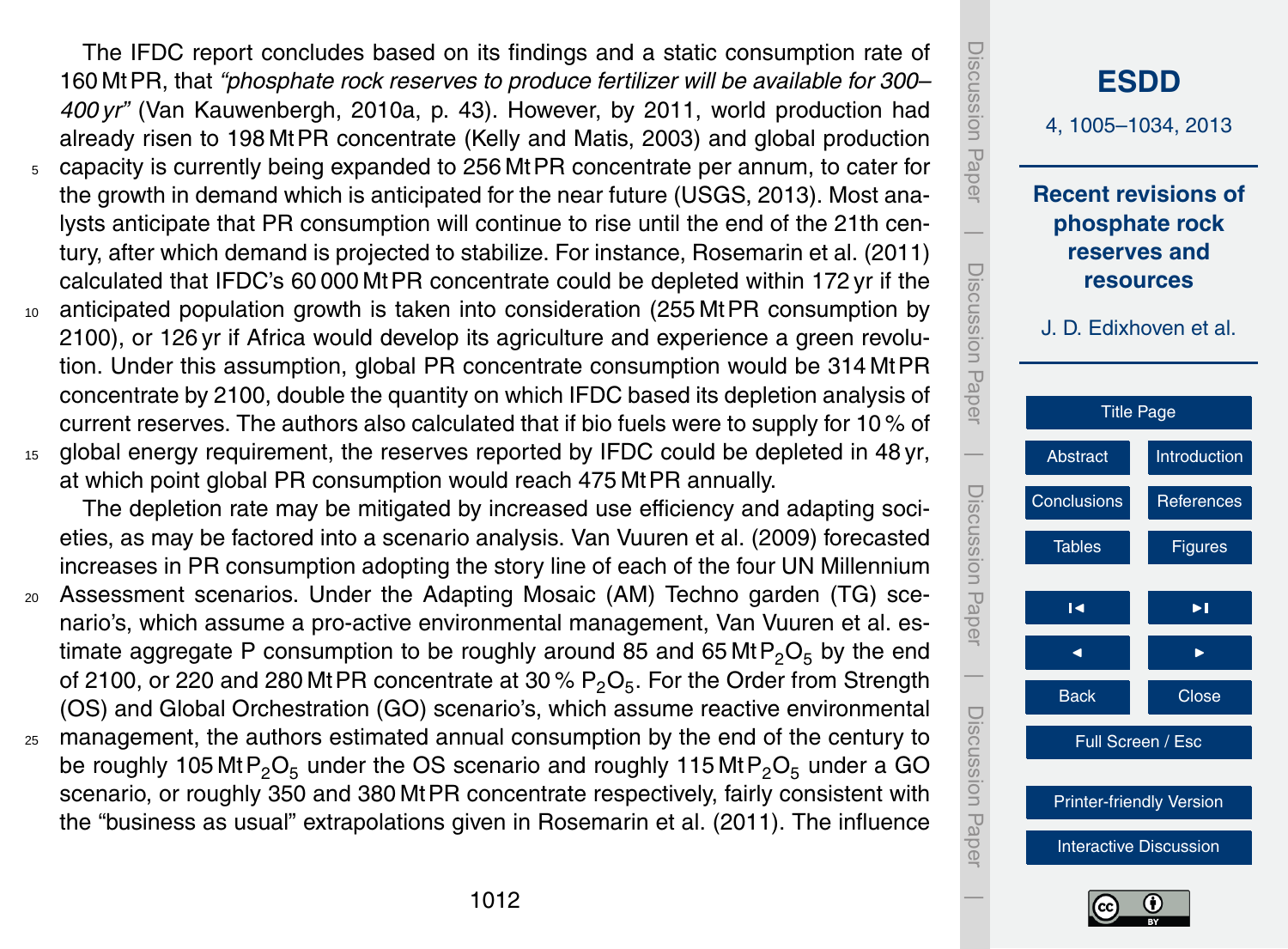of bio fuels differs in both assessments and merits further attention<sup>3</sup>. A mitigating factor for future demand may be the fact that a significant part of P applied to the soils is stored (immobilized) and remains available for crop uptake (Steen, 1998; Sattari et al., 2012). Sattari et al. (2012) conclude that this circumstance implies that global P appli-<sup>5</sup> cation will only need to rise slightly if at all. Others argue such optimism needs to be tempered, in view of factors like erosion and persistent use inefficiencies (Porder and Townsend, 2012).

In view of the above, depletion of currently identified easily accessible deposits could occur at much quicker rates than suggested in the IFDC report, depending on how <sup>10</sup> society responds to potential risks of long term PR scarcity. It is therefore of great importance to have reliable knowledge regarding the quantity of PR that is available for potential extraction. This brings us to the first research question, whether, as IFDC advocates, a resource classification with little granulation is indeed desirable for the purpose of creating a reliable long term global inventory of PR.

## <sup>15</sup> **3 Does a simplified classification offer sufficient safeguards for generating reliable assessments on PR reserves?**

The IFDC report discusses the USGS classification and criticizes it for being overly detailed and its definitions such as "measured" and "identified", poorly defined. The IFDC report argues that the detailed information required to operate the USGS classification <sup>20</sup> would generally not be available as mining companies have no incentive to explore deposits which will not be economic in the foreseeable future, or will be reluctant to share information regarding reserves for commercial or regulatory reasons. IFDC proposes

 ${}^{3}$ The footprint of first and third generation biofuels may be very significant depending on the share of biofuels in the energy mix. In a recent report by the US Committee on the Sustainable Development of Algal Biofuels calculated that if third generation bio fuels were to meet 5 % of US transportation fuel demand, this would require 20 to 51 % of USA's total phosphorus use (CSDA, 2012).



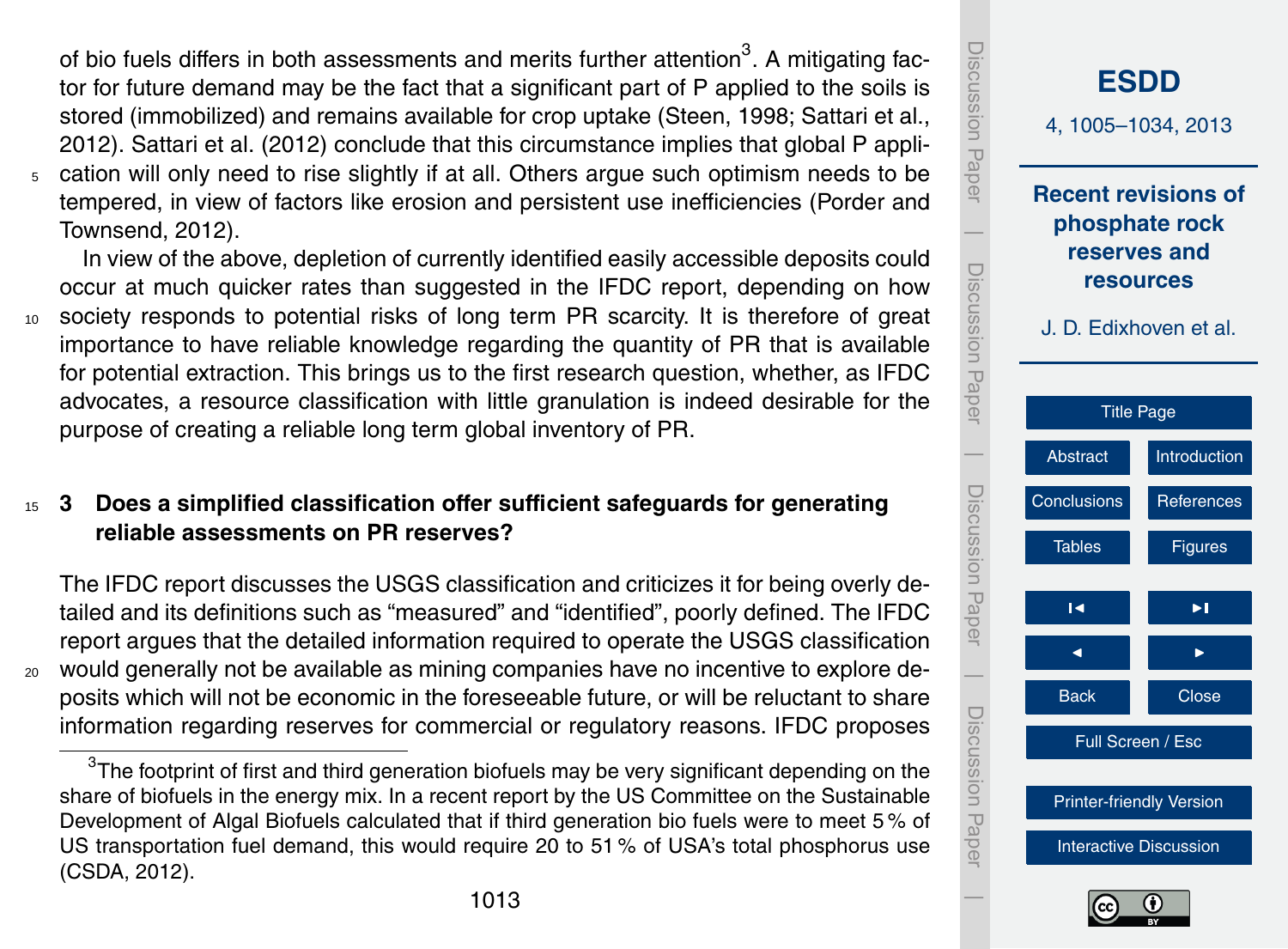a drastic simplification of terminology, defining reserves as deposits that can be economically produced with current techniques, reported as recoverable concentrate, and resources as those deposits, reported as ore in situ that may be produced "at some point in the future".

 $5$  To put these proposals in perspective, we briefly discuss three main types of existing resource classifications and their rationales: inventory classifications for government purposes, classifications for financial reporting and the UN Framework classification which combines the qualities of both. We then evaluate IFDC's proposals and their consequences.

#### <sup>10</sup> **3.1 Government reporting classifications for inventory purposes**

Governments have an interest in obtaining the most comprehensive inventory of mineral deposits in order to enable both short term and long term strategic planning with respect to their mineral resources (Camisani Calzolari, 2004). Government type resource classifications exist in many countries including the US and the (former) com-

- <sup>15</sup> munist bloc. The American USGS classification essentially is a government type classification, aimed at enabling both commercial and long term public planning (USGS, 1980). While the classification is generic in the sense that it applies to all mineral commodities, specific rules were drafted for PR deposits (USGS, 1982). As noted by the draftsmen of these guidelines, large differences occurred in PR reporting at the time,
- <sup>20</sup> which were not so much the result of differences in actual quantities of PR, but mainly of definitional confusion. A main goal of the PR classification was to create uniform language based on exploration practice, to permit *"real"* differences among estimates to be precisely stated (Cathcart et al., 1984).

The USGS classification is based on two key aspects of mineral resources: first, the <sup>25</sup> degree of geological certainty (how well known and measured is a deposit?) and second, the degree of economic viability of a deposit. It recognizes four major categories of deposits. Resources are mineral deposits of which extraction is *"currently or potentially feasible"*, including uneconomic deposits. The reserve base is the part of an identified

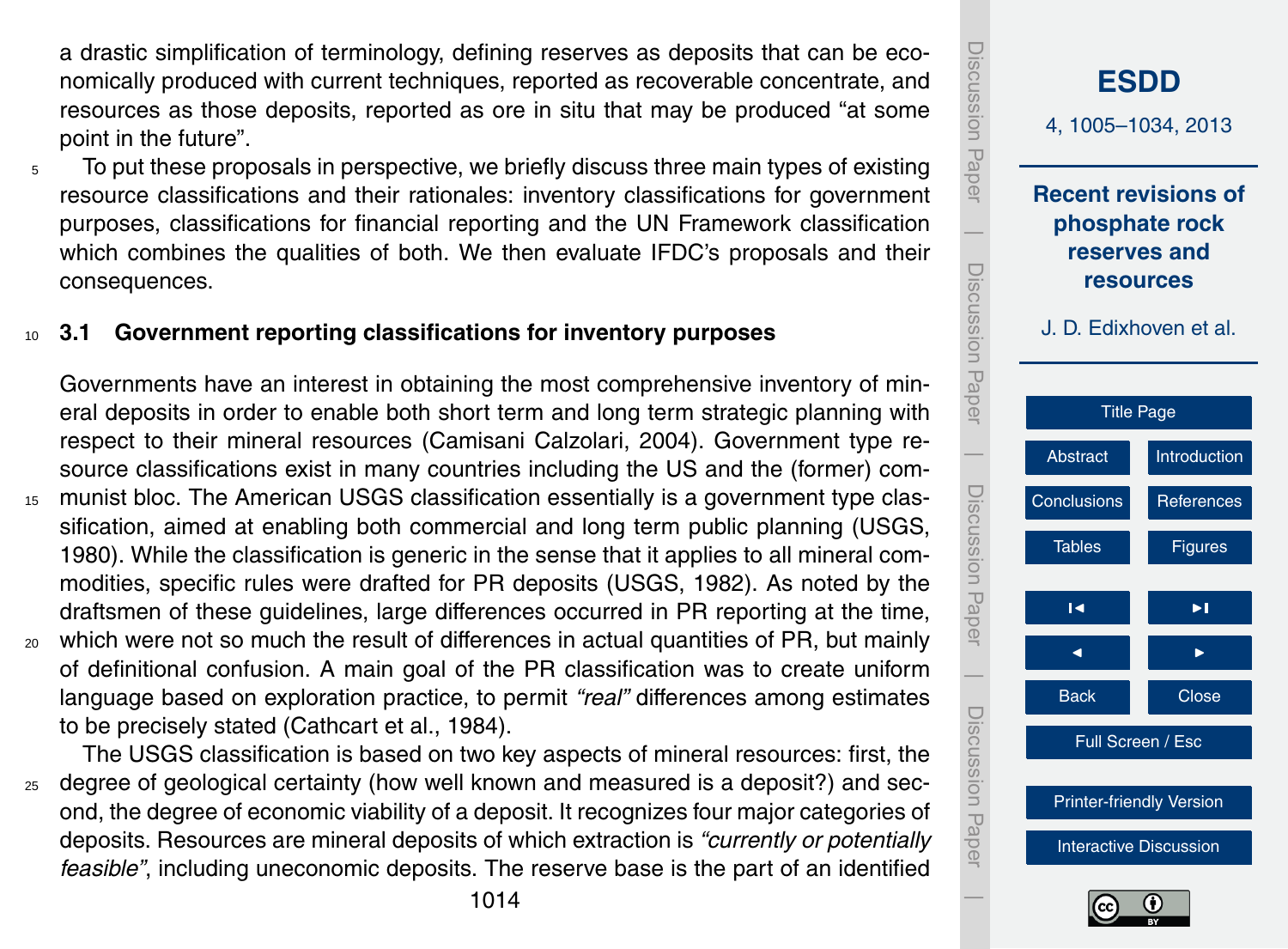resource which meets specific minimum requirements for current mining practices, including grade, quality, thickness and depth and is the in-place demonstrated resource from which reserves are estimated. This category was included to deal with the fact that reserves constantly fluctuate due to economic and technical developments and to

<sup>5</sup> indicate the quantity of near-economic deposits available for extraction. The reserves are the part of the reserve base which could be economically extracted at the time of the determination and include only recoverable material. Finally, the classification recognizes a fourth class, termed "occurrences", to describe deposits that are too low in grade or for other reasons are not considered potentially economic for the foreseeable <sup>10</sup> future (USGS, 1982).

The classification introduced a number of sub definitions and sub-sub definitions to factor the degree of the certainty of geologic certainty of existence of a deposit such as demonstrated (measured and/or indicated) and identified (demonstrated and/or inferred). These definitions will be discussed in more detail in Sect. 5.3 below, which <sup>15</sup> deals with the Moroccan reserves and resources. The USGS classification also identifies a class of "undiscovered resources", which may be either hypothetical or speculative (see above).

Other government type classifications are typically based on similar principles and contain the same amount of detail, or even more. That is also the case with the UN <sup>20</sup> Framework Classification (UNFC) discussed below, which has been regarded as essentially a government type, inventory classification in the past (Camisani-Calzolari, 2006). Their strength is that they not only focus on currently economic deposits, but allow analysis of deposits that may become economic, now or in the (far) future if technical and economic developments so permit.

## <sup>25</sup> **3.2 Financial reporting classifications**

In contrast with government reporting codes, classifications for *financial reporting* purposes typically aim to ensure that mining companies provide transparent, correct and reliable data to the investing public, so as to enable investors to make guided in-

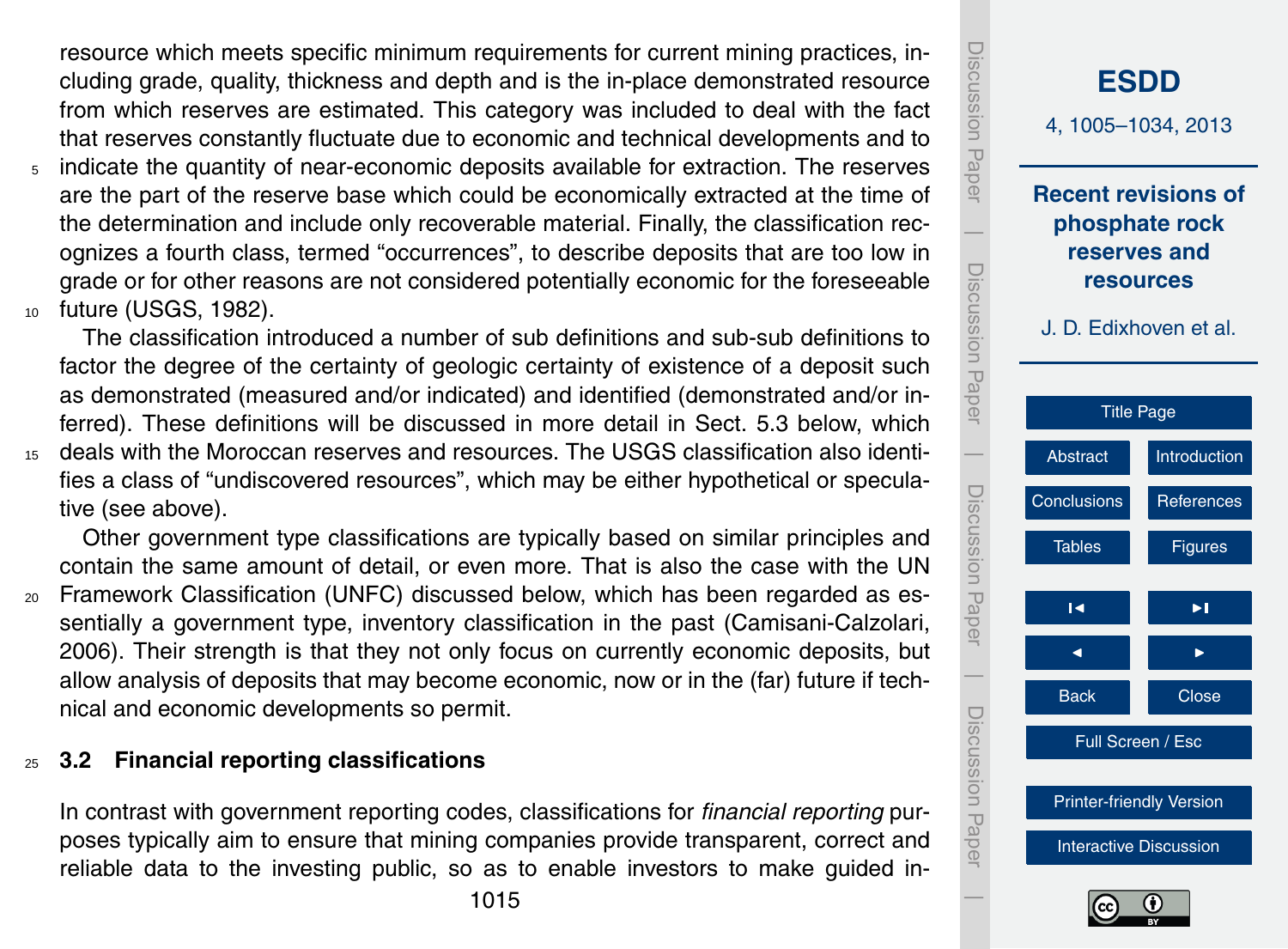vestment decisions. The JORC code, devised by the Australian Joint Ore Reporting Committee, and inspired similar reporting codes in numerous countries in the world such as SME (USA), and PERC (EU). These various JORC style codes adhere to the same standards, are 90 % similar and can effectively be regarded as one international <sup>5</sup> body of rules (Camisani-Calzolari, 2006). In 2006, the Committee for Mineral Reserves

International Reporting Standards (CRIRSCO) issued a template, further revised in 2013, which provides guidelines for countries which intend to adopt a JORC style code (CRIRSCO, 2013).

JORC style codes are based on the same principles and broadly use the same ter-<sup>10</sup> minology as the USGS classification. However, as mining corporations and investors typically are only interested in deposits for which there is reasonable perspective of economic exploitation, JORC style codes are simplified to seven definitions, based on the main concepts of mineral reserves and resources, further fine-tuned by the subdefinitions measured, indicated and inferred. JORC style codes do not report a reserve

<sup>15</sup> base as this is deemed potentially misleading because the economic potential of a near economic deposit may not materialize within a time frame appropriate for investment purposes (JORC, 2012). While JORC style codes are detailed with respect to the reserves categories, they do not report sub-economic deposits comprehensively and, consequently, are blind to the long term perspective (Camisani-Calzolari, 2004; UNFC, <sup>20</sup> 2010).

# **3.3 Towards integration across the commodities: the UN Framework Classification**

The United Nations Framework Classification (UNFC) came about in 1997. It recognizes that effective management of resources requires an accurate assessment of the <sup>25</sup> supply base of minerals on a global basis, and that accurate and consistent estimates of reserves and resources are essential for such assessments. It was extended in 2004 to include all extractable energy commodities (e.g. petroleum, coal, uranium) and became a global project when United Nations ECOSOC Resolution 2004/233 recom-

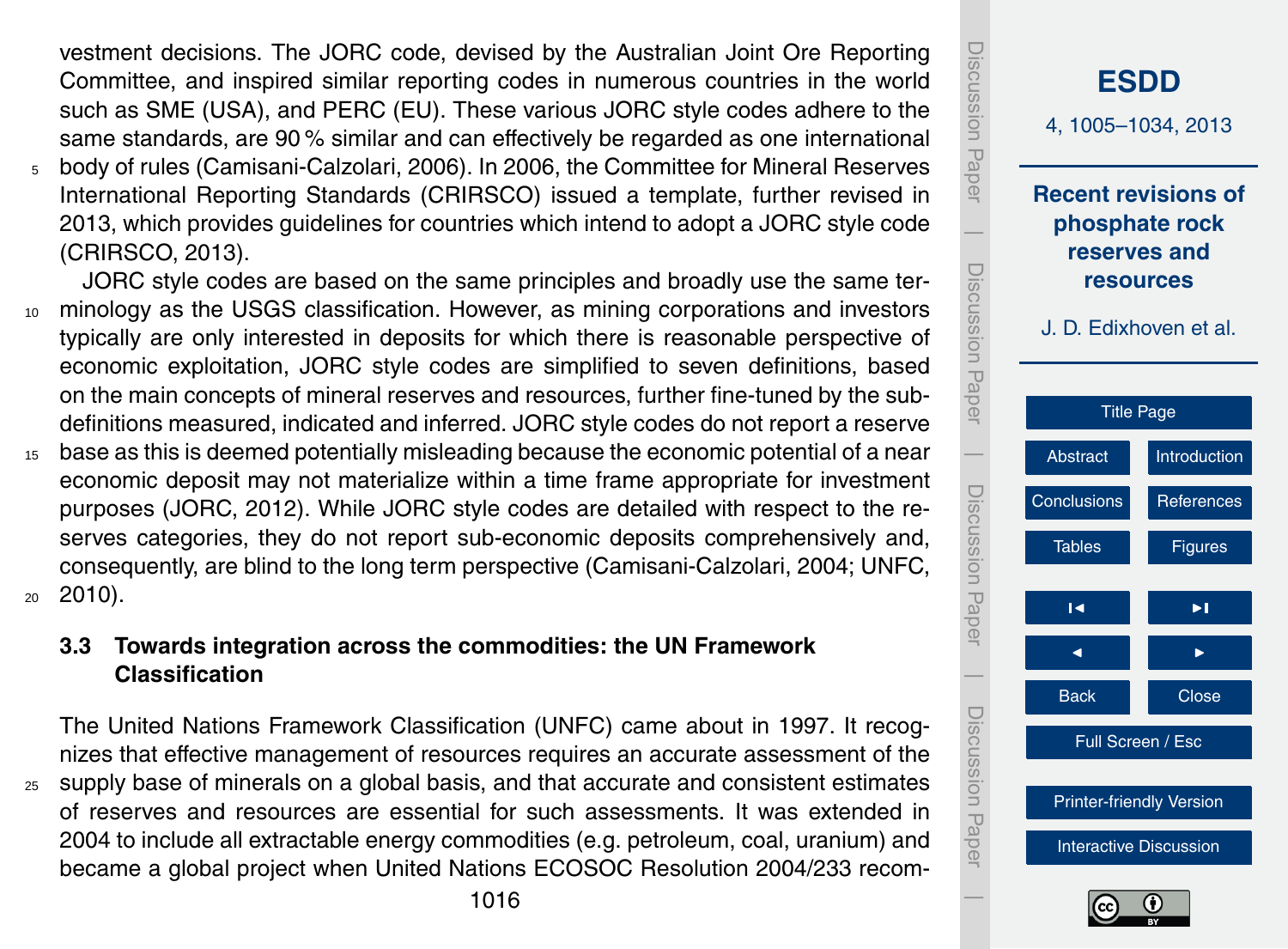mended its worldwide application. In 2009, the code was simplified and amended in order to align it with the CRIRCSO code as well as the leading Petroleum Resource Management System devised by the Society of Petroleum Engineers (SPE) for liquid fuels. CRIRSCO and SPE were consulted extensively in this process (UNFC, 2010).

<sup>5</sup> The resulting current version aims to provide "a single framework on which to build international energy and mineral studies, analyze government resource management policies, plan industrial processes and allocate capital efficiently" (UNFC, 2010). The UNFC meets both the needs for financial reporting and simultaneously contains the granulation required building a global long term inventories for public planning pur-<sup>10</sup> poses.

UNFC recognizes four broad categories of (i) commercial projects; (ii) potentially commercial and non-commercial projects; (iii) exploration projects, and (vi) additional quantities in place. This is more or less consistent with the USGS system, even though the various classes do not overlap under UNFC. At the roots of these broad categories

- <sup>15</sup> lies a three dimensional numerical system which uses three sets of mineral resource parameters: economic and social viability (E), field project status and feasibility (F) and geological knowledge (G). Each cube in the three dimensional system was assigned three numbers for each of the above parameters, in alphabetical order. In total, 36 classes are recognized, each uniquely defined by its three number code. As the code
- <sup>20</sup> is open ended additional layers of detail may be added. The detailed granulation in the UNFC is particularly suited for inventory purposes, as it allows coverage of all types of mineral occurences at their specific stages of feasibility and geologic certainty of existence, regardless of their current economic potential (Camisani Calzolari, 2006).

The above review points at a significant global effort in creating common language <sup>25</sup> in mineral resource classification. The major classification systems are compatible with UNFC, or – in the case of USGS – can be made compatible with them as they are based essentially on the same principles. All classifications reviewed contain a detailed granulation in the area of their focus. Classifications with an inventory purpose, partic-

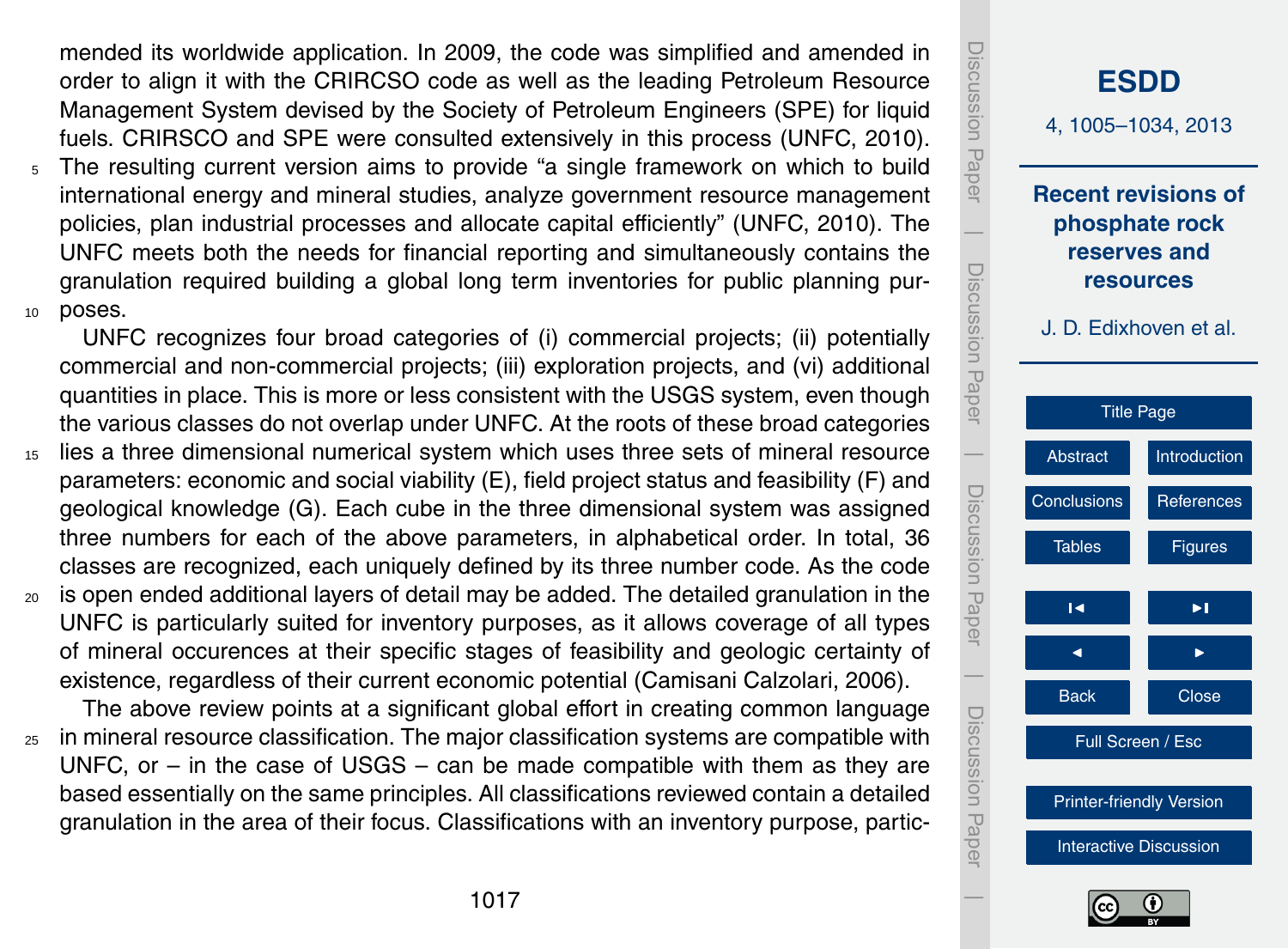as such. Under the USGS classification, only *measured* or *indicated* deposits may

form part of the reserves. Whether these sub definitions apply is determined on the basis of sampling and the distance between the drill holes (USGS, 1976; Schollz and <sup>10</sup> Wellmer, 2013). Other requirements relate to the thickness of the ore bed, the quantity of overburden, the grade and impurity level. None of these requirements are part of the IFDC definition of reserves (essentially: deposits producible at today's costs and

prices). The disadvantage of such vague definitions is that it is left up to the individual analyst to determine if a deposit constitutes a reserve, impairing comparability and 15 reliability of reserve estimates.

IFDC proposes to discard USGS' reserve base essentially because USGS apparently did not publish updates as to the monetary thresholds it uses for determining the reserve base. It indeed is a well established principle under all classifications that economic thresholds should be updated from time (USGS, 1982, Camisani Calzolari,

<sup>20</sup> 2006). The proposal fails to recognize, however, that the reserve base was created to mitigate the effect of fluctuating prices which impacts, or should impact, the reserves even more than the reserve base (USGS, 1982).

For resources, IFDC uses the definition of "phosphate rock of any grade [...] that may be produced at some time in the future". Again, this definition is so broad that  $25$  it may cover any PR deposit, depending on the author's view of what the  $-$  distant? – future may bring. This is exemplified by IFDC's repeated reference to a very high end resource estimate by De Voto et al. (1979) for the Western Phosphate Field in the USA (WPF), and the suggestion that numbers given in this report for the WPF

ularly UNFC, allow for granulation as to deposits which are not expected to become extractable in the foreseeable future. **3.4 Evaluation of IFDC's terminology proposals** IFDC's simplification appears at odds with this gradual global movement toward uniform <sup>5</sup> resource reporting. With respect to reserves, the various classifications contain specific requirements for each commodity to determine whether a deposit can be qualified

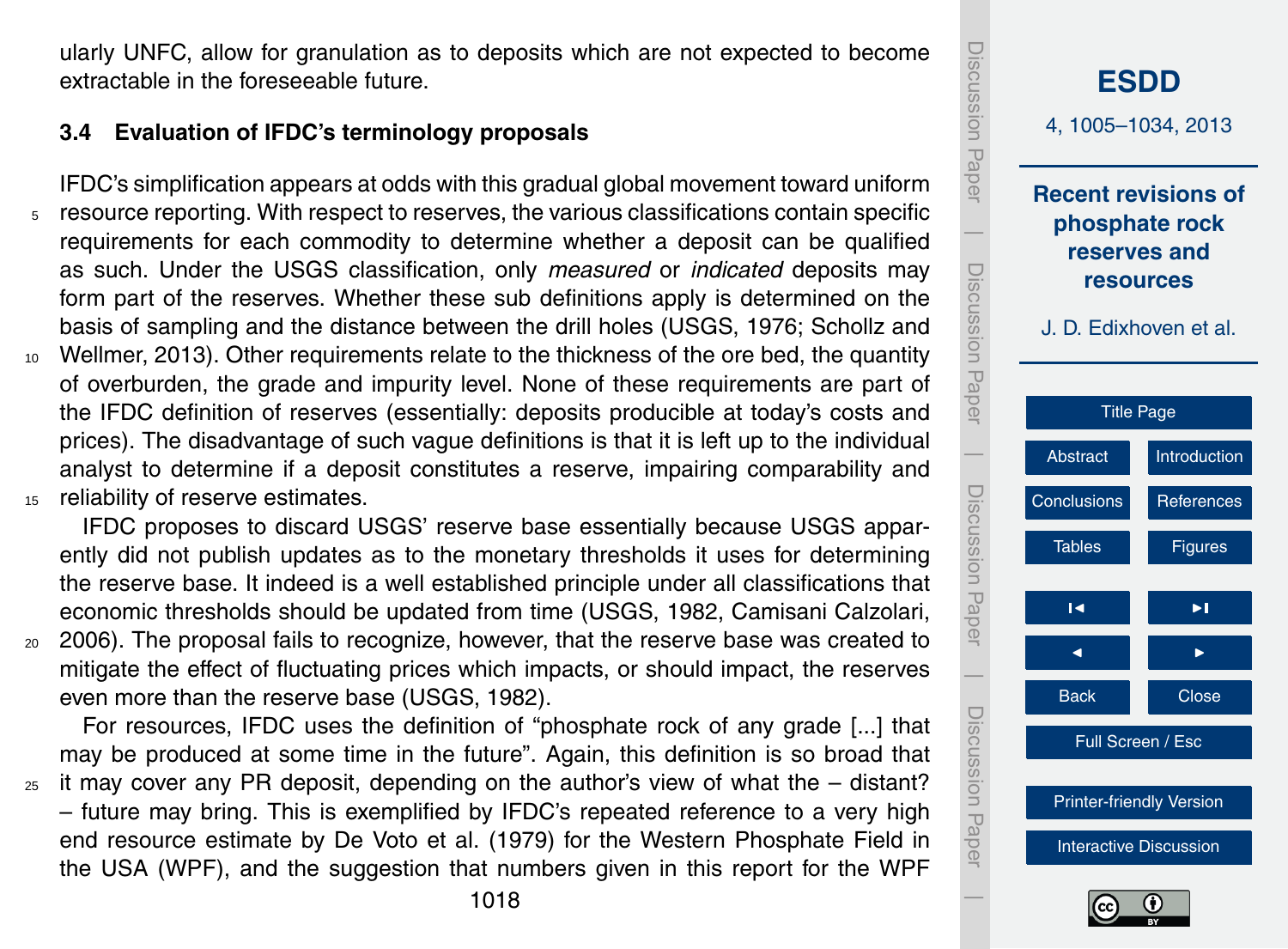could be used for the resources (Van Kauwenbergh, 2012a, p. 40). The De Voto report will be discussed later in this paper. What matters here is that only a few percent of these deposits are generally considered a resource in the literature (Sheldon, 1989, p. 59; Moyle and Piper, 2004, p. 575 and 592–593; Herring and Fantel, 1999, p. 6), <sup>5</sup> and the remainder is considered an occurrence in view of the great depth at which these deposits are located (70 % at depths between 5000 and 30 000 feet, or 1500 to 9000 m, Bauer and Dunning, 1979, 162–263 and 199–200). Whether such deeply

positioned deposits ever become technically and economically viable is doubtful and this is precisely what separates resources from other quantities in place. Based on our <sup>10</sup> review of resource classifications, we conclude that clear thresholds are imperative to classify each deposit according to its true potential.

In sum, building a global long term inventory of available PR deposits requires a detailed classification which enables "real" differences to be accurately stated (USGS, 1982). In view of global consistency, such system should preferably be compatible with

<sup>15</sup> UNFC. Discarding granularity altogether appears undesirable as this impairs comparability and transparency and, ultimately, jeopardizes reliability of mineral resources assessments.

# **4 Is reporting of reserves as concentrate common and is the difference understood in the literature?**

<sup>20</sup> The IFDC report reports reserves as upgraded concentrate, and resources as ore in situ, including reserves back-calculated to ore in situ. We review whether the difference between ore and concentrate is common and sufficiently understood in the general literature on PR deposits.

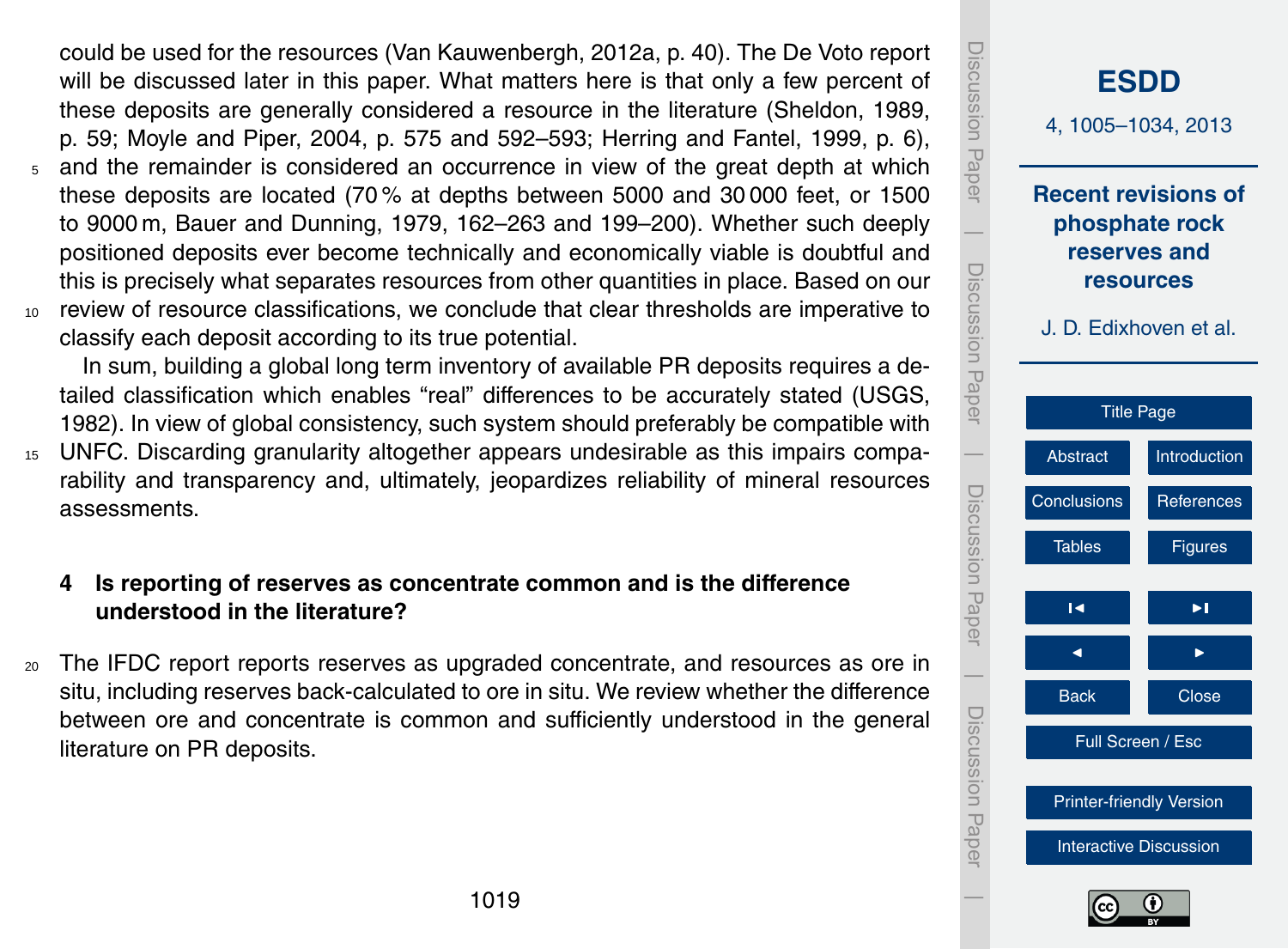## **4.1 The difference between ore and concentrate**

For certain minerals like coal and PR, a common industry practice exists to report mine production as concentrate rather than ore, and sometimes also "reserves". "Concentrate" means ore that has been mined and upgraded so that it can be sold as  $_{\rm 5}$   $\,$  marketable product, which typically requires 30  $\%$  P $_{2}$ O $_{5}$  (USGS, 2013) and suitable impurity levels. Losses occur at both occasions (see *infra*). As a rule of thumb, grade is inversely proportional to recovery in upgrading, which means that the lower the quality of the ore, the lower the recovery percentage (Van Kauwenbergh, 2010a). In the IFDC report, an ore to concentrate reduction of 63 % was applied for the relatively high grade <sup>10</sup> Moroccan ore, assuming only 5 % mining losses (Van Kauwenbergh, 2010a, p. 36).

Even though the practice exists in certain industries, reporting in concentrate by no means is the common standard. The USGS classification is a *generic* classification suitable for all mineral resources, which speaks against an easy assumption that reserves should be reported as concentrate under USGS criteria. The criteria for PR

- <sup>15</sup> (USGS and USBM, 1982) do not indicate that this should be the case. JORC and CRIRSCO explicitly use of the term "ore reserves" and prescribe that *if* a reserve is denoted as concentrate, this is done in conjunction with the ore reserve number so that it is clear to the reader what is reported (JORC, 2006; CRIRSCO, 2013). The UNFC code, which is fully compatible with JORC and CRIRSCO, likewise reports economic <sup>20</sup> deposits in terms of extractable ore (UNFC, 2010). While reporting in concentrate may
- be useful to understand the potential of a deposit, it also may be a source of confusion.

## **4.2 An intriguing question: does USGS report reserves as ore or concentrate?**

An intriguing question is whether data provided by USGS are comparable with IFDC's numbers, as is routinely assumed in the literature but which has not been confirmed <sup>25</sup> by USGS. In fact, it appears that USGS often lists reserves in terms or ore rather than concentrate. South Africa, for example, is a producer of igneous ore which is low in grade but can be upgraded to a high quality product. In 2009, the South African

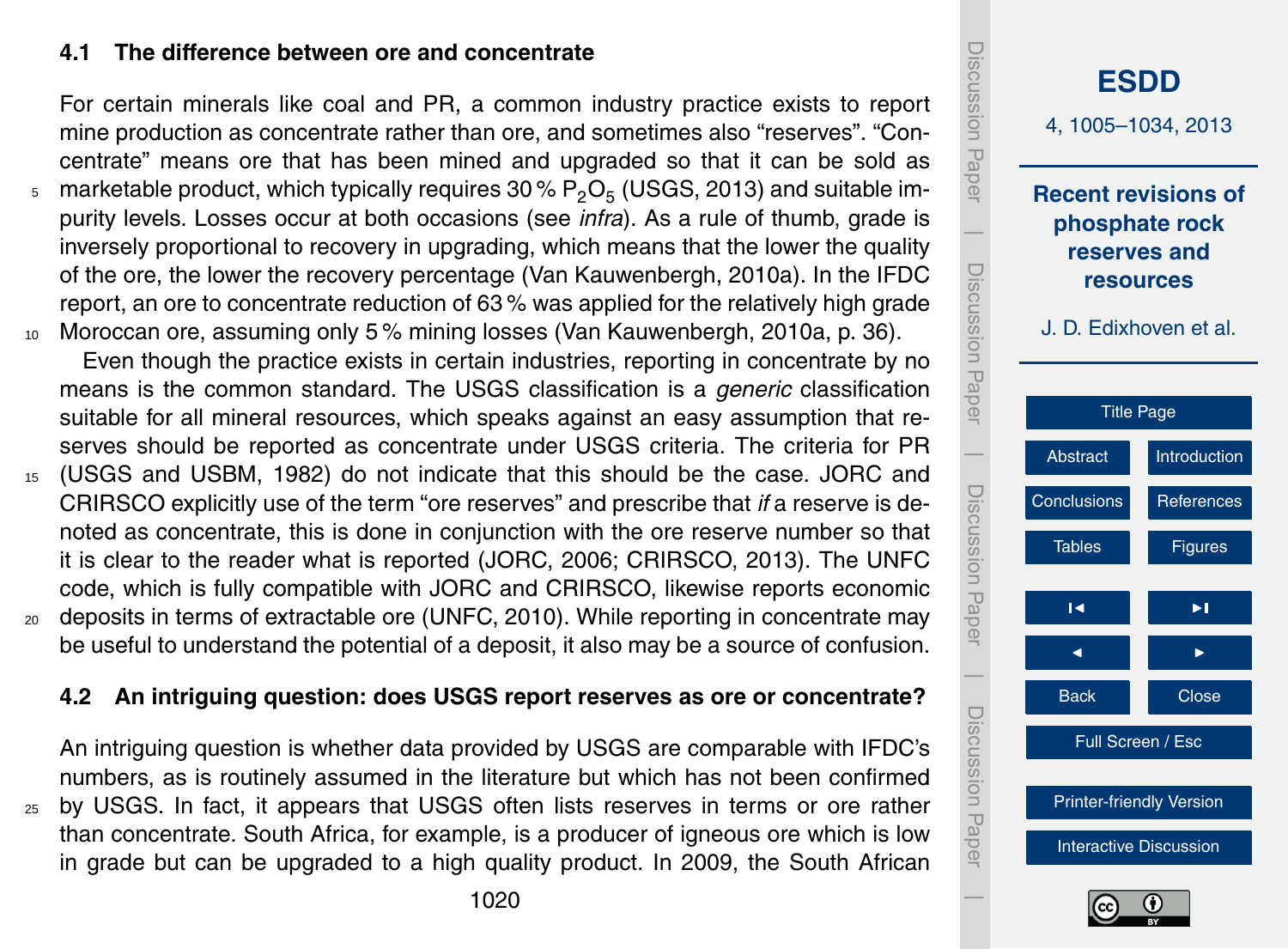producer listed ore reserves of 1624 Mt (Van Kauwenbergh, 2012a, p. 38). In view of the low ore to concentrate recovery, South African reserves are listed as only 230 MtPR in the IFDC report. However, they have been reported as 1500 MtPR in the USGS mineral commodity summaries for years, roughly consistent with the abovementioned <sup>5</sup> ore number.

Information in the IFDC report and in other sources suggests that recent individual upward country restatements for countries like Algeria and Syria in the USGS Commodity Summaries may in fact be restatements of known ore resources as ore reserves. For instance, USGS increased Algerian reserves from 125 Mt to 2200 Mt <sup>10</sup> in 2010 while the Algerian producer, Ferphos, listed 2000 MtPR ore resources in the same period (Van Kauwenbergh, 2010a; Taib, 2009, p. 2.4). For Syria, USGS increased reserves from 100 Mt to 1800 Mt of rock (USGS, 2010 and 2011), roughly consistent with the ore resource of over 2000 MtPR reported by the Syrian producer in 2010 (Van Kauwenbergh, 2010a, p. 38). Whatever their "reserve" status, these numbers appear 15 to represent ore, not concentrate.

A particularly awkward example are the Iraq reserves, which USGS restated from zero to 5800 MtPR overnight in 2012, placing Iraq ahead of China and the USA combined (USGS, 2012). These deposits were presented as a "discovery" by USGS (Taib, 2010), ignoring that their bulk had been reported as ore resources decennia earlier  $20$  (Al Bassam, 1989). In 2013, Iraq reserves were silently downgraded again by 93% to a mere 430 MtPR (USGS, 2013), which, again, is the ore reserve, grading 21.52 %  $P_2O_5$ , of the only operating mine in Iraq (Taib, 2013).

These examples testify that upward reserves reports not always signify a true increase of reserves established by exploration. They also call into question whether <sup>25</sup> USGS reports reserves as ore or concentrate, and whether the USGS numbers are

comparable with IFDC's reserves, reported as concentrate.

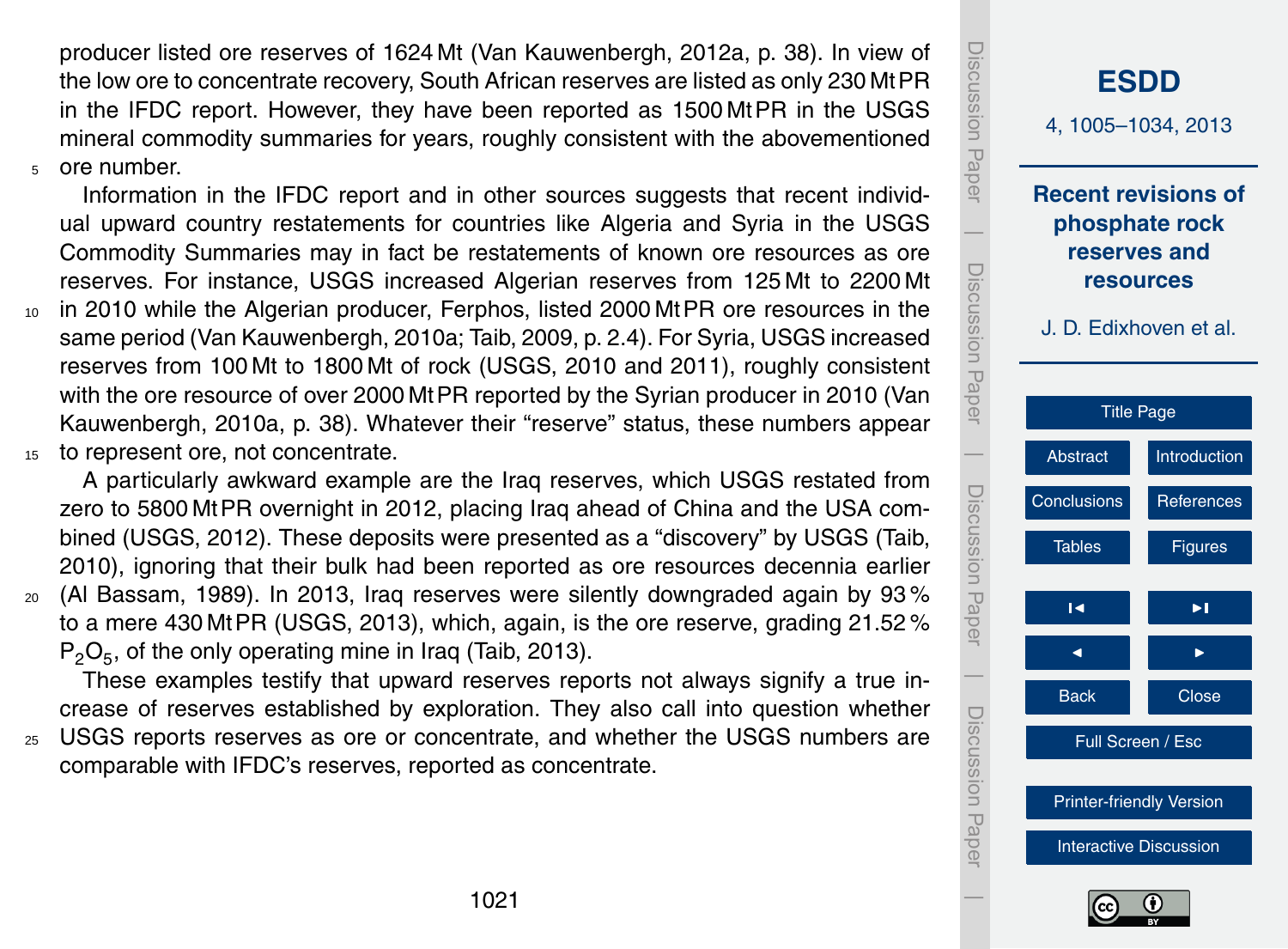## **4.3 PR longevity estimates in recent literature; a lake of confusion**

A critical scrutiny of PR literature reveals that the difference between ore and concentrate has remained largely unnoticed in the scientific arena. The result is a high degree of error in many scientific publications regarding the long term availability of PR <sup>5</sup> deposits. A few examples are highlighted.

Vaccari and Strigul (2012, p. 792) argue that, on top of the reserves, the resources identified in the IFDC report will extend the lifetime of PR deposits by two millennia. Apparently, the authors added IFDC's reserves of 60 000 Mt to the resources of 290 000 Mt and divided the outcome through an annual concentrate production number of 158

<sup>10</sup> tonnes of Mt PR. In fact, IFDC's reserves of 60 000 MtPR concentrate are included in the resources and, back-calculated to ore, constitute well over half of them. This conclusion nevertheless ended up in Greenpeace's special report on phosphorus (Tirado and Alsopp, 2012), influencing public perception on PR scarcity.

In Mew (2011, p. 9), likewise, IFDC's global in situ ore resources were divided

<sup>15</sup> through production numbers in concentrate, yielding a longevity of the resources of more than 1000 yr where, based on the consumption assumptions used (250 MtPR concentrate annually), about three centuries would probably have been appropriate.

Scholz and Wellmer (2012) refer to *"concentrates"* as being *"formed in di*ff*erent geological periods over millions of years*" (p. 4). In the same publication, the authors extrap-

- <sup>20</sup> olate a longevity of up to 3000 yr for deposits in the Western Phosphatic Field (WPF) in the US, based on a statement by Moyle and Piper that, in addition to 7600 Mt strippable resources and 17 000 underground resources up to 305 m, there are *"507 000 billion mt of subresource grade phosphatic material that underly the WPF at depth greater than 305 m"* (Scholz and Wellmer 2012, p. 6; Moyle and Piper, 2004, p. 575). The authors
- <sup>25</sup> divide the aggregate in situ ore number through the 2010 world concentrate production number of 178.5, apparently assuming zero mining losses and zero losses in beneficiation. The authors state that, while 3000 may be too optimistic, a lifetime of 1000 years seems reasonable. However, even ignoring the static consumption level, the ex-



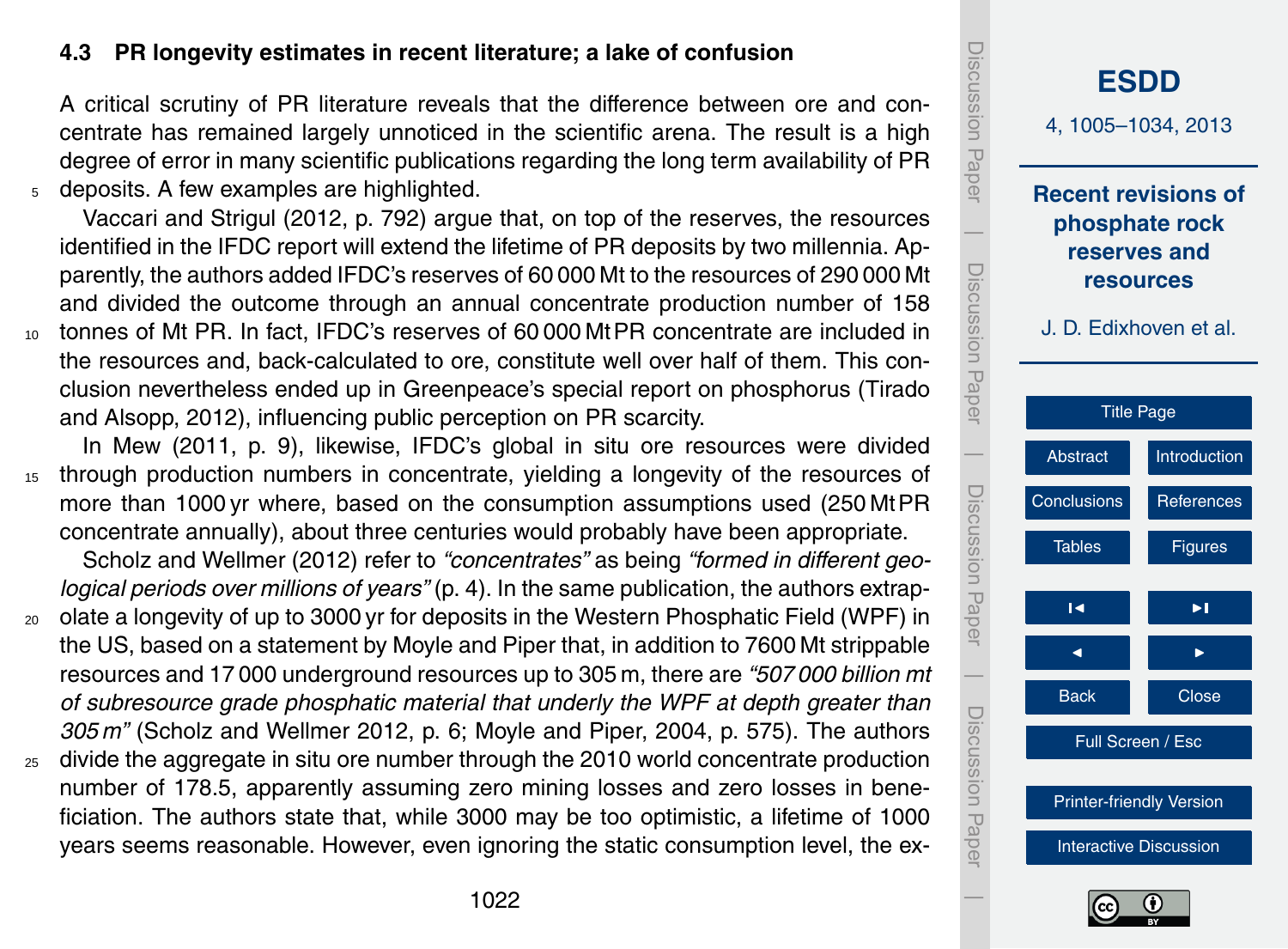trapolation clearly is way off mark. According to Bauer and Dunning (1979, p. 162, 162, 200), 24 % of the WPF deposits are located at depths up to 5000 feet (1500 m) and 70 % between 5000 feet and 30 000 feet (9000 m). These underground and deep underground deposits are not considered a resource in the literature (Sheldon, 1989,

- <sup>5</sup> p. 59; Cathcart, 1991 and Moyle and Piper, 2004, p. 575 and 592) as they cannot be mined in the foreseeable future (Herring and Fantel, 1993, p. 6). To the extent they can, mining losses are likely to be large; De Voto et al. (1979) assume 70 % losses for the deep underground deposits which form the bulk of the field and 50 % for the intermediate deposits. Sheldon (1989, p. 59) anticipates mining losses of about 50 % even
- <sup>10</sup> for the fraction of the WPF deposits that he does consider a reserve base, suggesting that the De Voto assumptions are rather optimistic. Conversion to concentrate would significantly further reduce quantity that can be recovered as concentrate.

These are but a few examples from a rapidly expanding body of literature regarding PR deposits. Again, clear and unambiguous reporting global reporting standards are <sup>15</sup> urgently called for, to prevent this kind of basic misunderstanding and enable both the

opportunities and limitations of the deposits under scrutiny to be adequately assessed.

#### **5 Are the IFDC report and its estimate of PR reserves and resources sound and reliable?**

Having set out the key issues at play in the PR debate and the general state of con-<sup>20</sup> fusion which currently predominates it, we now turn to the final research question, whether IFDC's reserve estimate for Morocco (51 000 MtPR concentrate on a world total of 60 000 MtPR) is comparable, transparent and reliable.

#### **5.1 Previous estimates of moroccan reserves and resources**

Morocco controls four major phosphate deposits. Three of these fields are located in <sup>25</sup> Morocco (Ouled Abdoun, Gantour and Meskala) and one in Western Sahara (Bou-



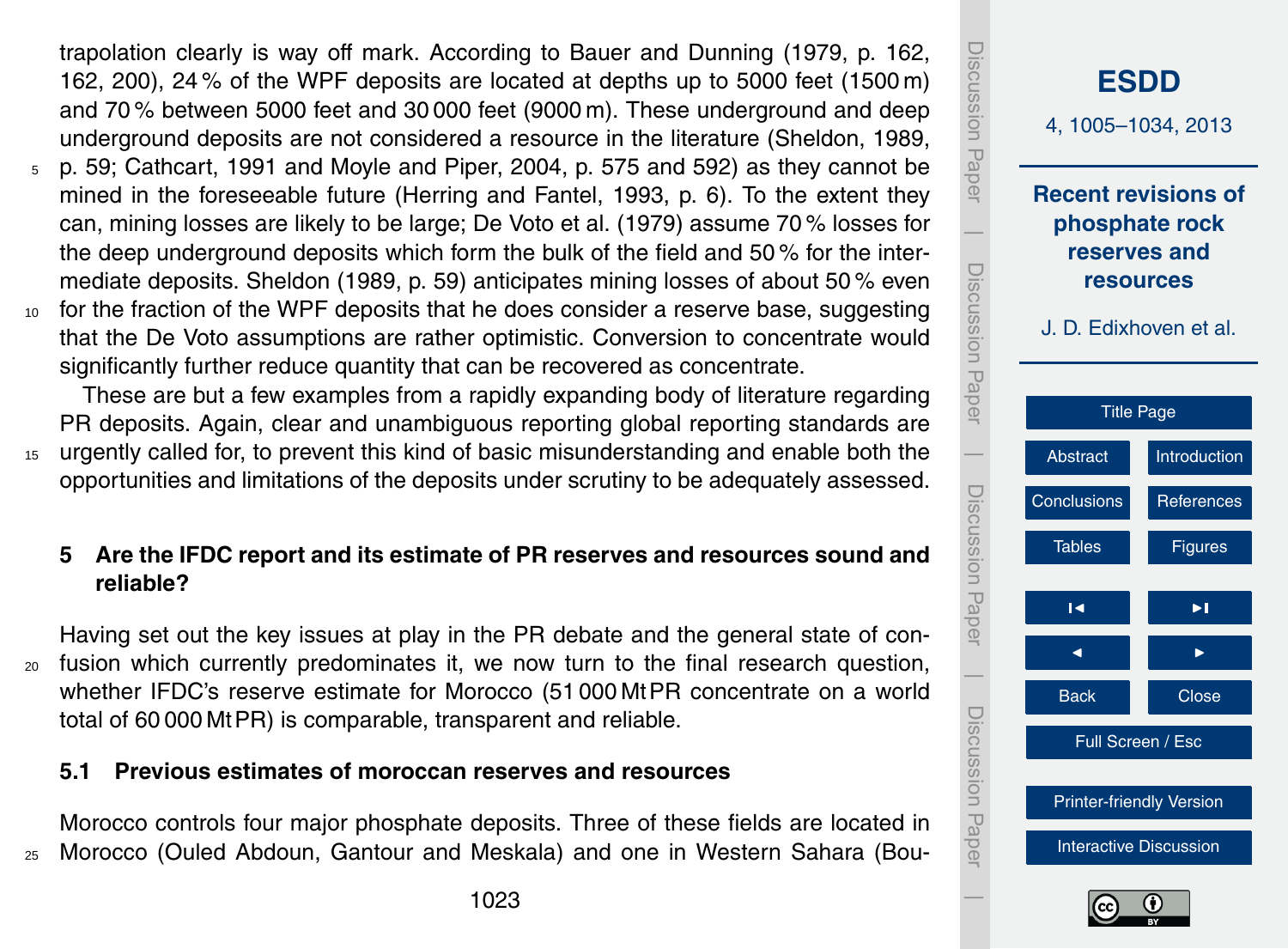Crâa), which Morocco occupies since 1975. The Ouled Abdoun and Gantour fields have been explored in detail around the established mining centers decennia ago (Savage, 1987), but have extensions for which exact data is still lacking. The explored portion of these fields has been expanding in the last decennia of the 20th century, <sup>5</sup> resulting in a gradual increase of the reported reserves and resources. Particularly the Ouled Abdoun field – which contains the richest and most extensive deposits in Morocco (Savage, 1987) – is noted to be extremely complex, as the unexplored parts have been severely disturbed geologically and are positioned much more deeply in the ground (up to 400 m) than the northernmost parts which are currently being exploited

<sup>10</sup> (Service Géologique du Maroc, 1986, p. 64 and 217). It has long been recognized that the Moroccan deposits are exceptionally large.

In 1987, British Sulphur Corporation, on the basis of information by Moroccan authors, reported Moroccan reserves to be 56 250 MtPR of which 26 800 MtPR for Ouled Abdoun (36 % of the deposit area), 8002 MtPR for Gantour (15 % of the deposit area),

- <sup>15</sup> 20 480 MtPR for Meskala and 950 MtPR for Boucraâ (Savage, 1987, p. 99). Two years later, within the context of the UNESCO Project 21, the Moroccan producer OCP reported exactly the same numbers, this time as resources, and indicated that due to expanding exploration, the total had meanwhile been set at 63 930 MtPR (OCP, 1989a). In 1995, USGS reported that, "according to the Moroccan Ministère de l'Energie et des
- <sup>20</sup> Mines, proven reserves of phosphate totaled 85.5 billion tons" (Michalski, 1995, at 2). USGS, evidently aware of this magnitude, did not adopt these numbers as reserves in its mineral commodity summaries and nor did OCP. In 1994 (Dolley, 1994, p. 557) and 2007 (OCP, 2007, p. 9), OCP placed Moroccan reserves at approximately 20 000 MtPR on a world total of 50 000 MtPR, which coincides with the reserve base <sup>25</sup> estimates in the USGS commodity summaries for these years.

# **5.2 The IFDC estimate based on Gharbi**

The IFDC reserve estimate for Morocco is solely based on Gharbi (1998). Strikingly, Gharbi reported the same number reported in Michalski (1995), but in cubic meters,

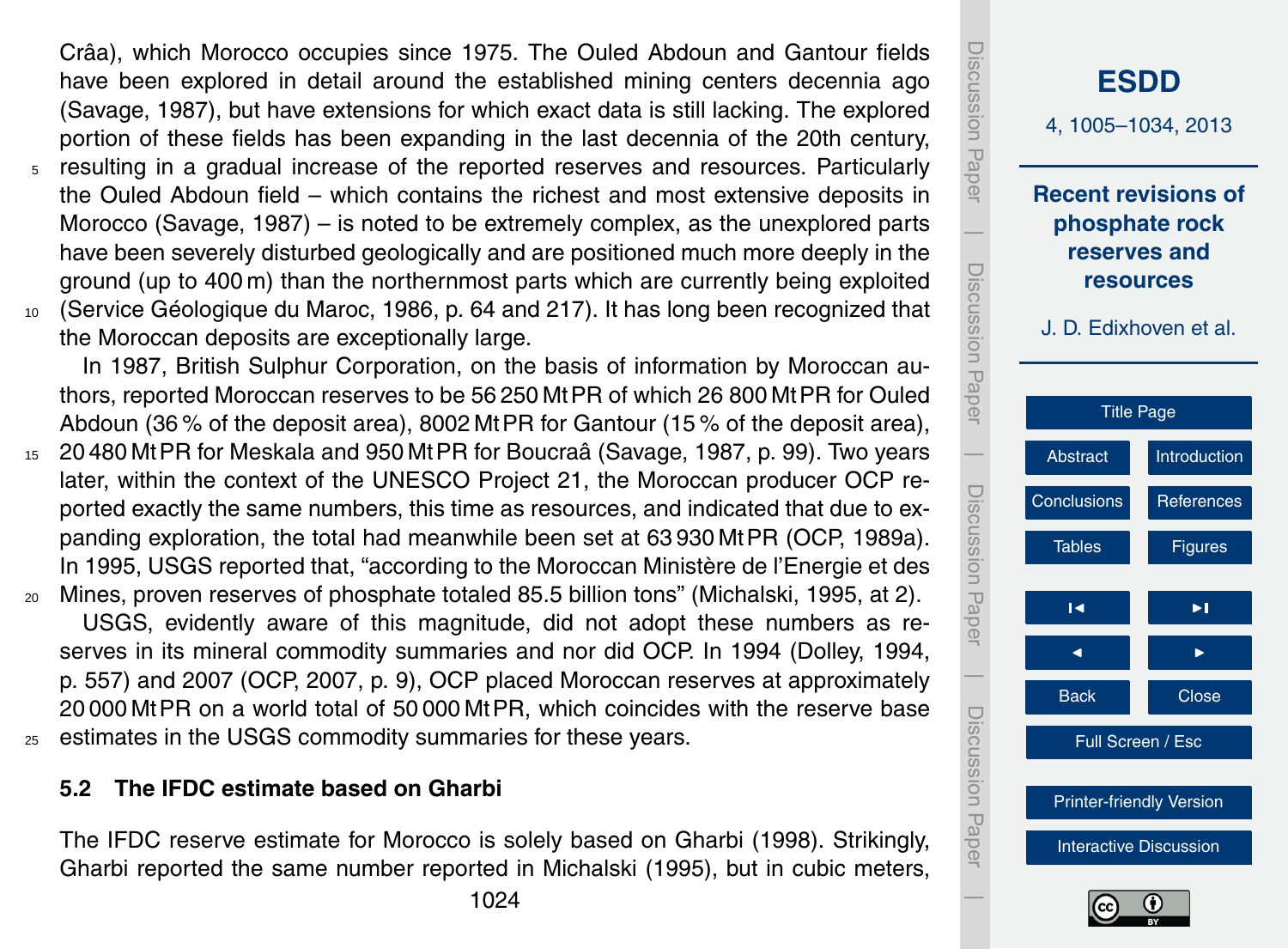rather than megatons. Using a conversion ratio of 2.0, this yields an ore resource of 168 240 MtPR.

IFDC adopted Gharbi's ore reserves for three of the four deposits. The Meskala deposit was termed a resource, which was later used to argue that the IFDC estimate was <sup>5</sup> "very conservative" (Van Kauwenbergh, 2010b, at 1:25:00 and further). IFDC set the mining recovery rate at 95 %, a number significantly more optimistic than an estimate by Prud'homme of 82 % referenced in the IFDC report (Van Kauwenbergh, 2010a, p. 6). Subsequently, the estimated ore reserves of 138 240 MtPR were recalculated into upgraded concentrate, reducing the volume by 63 % to 51 000 Mt of concentrate <sup>10</sup> (Van Kauwenbergh, 2010a, p. 36).

The IFDC report states that this magnitude of Moroccan reserves has been recognized earlier in the literature, pointing at Savage (1987) and Emigh (1979). This time, the report itself confuses ore and concentrate. Even though the numbers may seem comparable on first glance, a superficial scrutiny unveals that they are both ore num- $15$  bers<sup>4</sup>. Back calculated to ore, the IFDC estimate of 51 000 MtPR concentrate is in fact almost three times higher. The Gharbi (1998) estimate begs two questions: (i) how can these increases be explained and (ii) can it reasonably be maintained that all this ore, the bulk of which IFDC recalculated into concentrate, are really ore reserves?

 $4$ Savage reported 56 250 MtPR, which – according to OCP (1989) – is a resource of in situ ore and much smaller than 168 000 MtPR ore reported in Gharbi (1998), or the 138 240 MtPR which IFDC adopted as ore reserve (Gharbi's total, excluding Meskala). Emigh (1979), reported 30 000 m $^3$  of ore in situ which he recalculated to approximately 80 000 MtPR ore or 55 500 MtPR of concentrate (page 403, converted to metric tons). However, using IFDC's conversion ratio,  $30\,000\,\text{m}^3$  PR in situ yields 60 000 Mt PR in situ ore, a number comparable to Savage (1987) and OCP (1989).



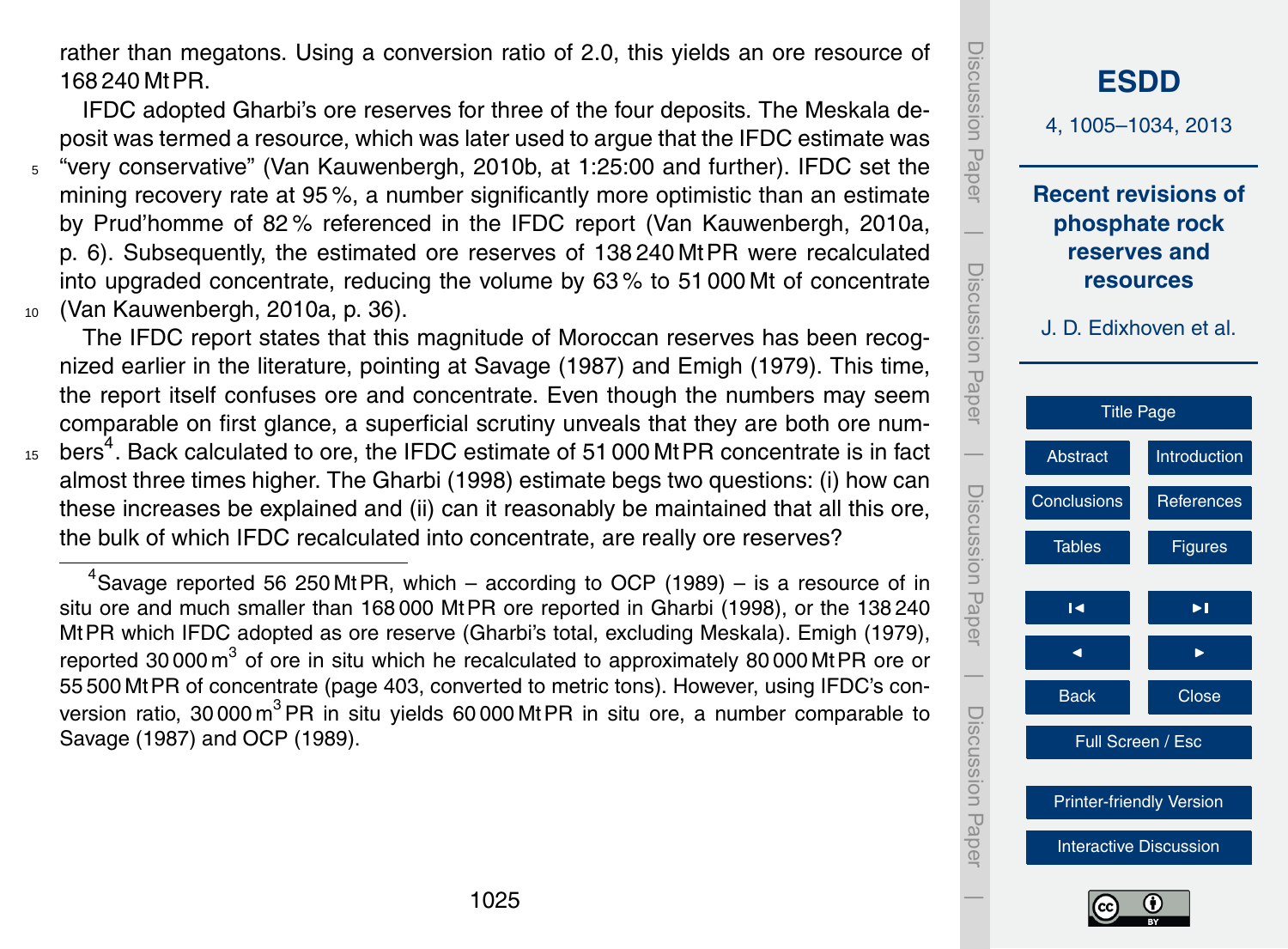# **5.3 Morocco's consistent underreporting of resources and Gharbi's incorrect use of the term "reserves"**

A review of Moroccan data sources reveals that for almost two decades, the same resource numbers discussed above as reported in megatons the international, English

- <sup>5</sup> language literature were reported in cubic meters of ore resources in the OCP annual statements and the French language scientific literature. For instance, the 1987 OCP annual statement (OCP, 1987, p. 14) listed an aggregate in situ ore resource of 63 930 million  $m^3$  for the four fields, identical to the number reported in OCP (1989), but for the notation in cubic meters. The period which followed marked a steady rise
- <sup>10</sup> of the reported resources, corresponding with the gradual expansion of exploration of the deposit areas. By 1995, the aggregate resources had increased to 85 500 million m<sup>3</sup> PR (OCP, 1995, p. 15). The annual account for 2000 (OCP, 2000, p. 17), the latest recoverable document in which a resource statement was made, reported identical numbers and clarified that this number aggregated ore of all qualities, without substan-
- <sup>15</sup> tiation of grades. As each cubic meter yields two tons of ore, these documents imply that Moroccan resources have been consistently understated by 50 % for decades in the international literature.

Whatever the reason for this anomaly, while the quantity of ore reported in Gharbi (1998) is consistent with these OCP reports, Gharbi's qualification of these deposits <sup>20</sup> as "reserves" is clearly not. In a more detailed study issued two years earlier, Gharbi listed the same deposits as resources, as OCP had done in the abovementioned annual statements (Gharbi and Mchichi, 1996). Moreover, Gharbi and Mchichi (1996) and these OCP annual accounts confirm that most of these deposits do not meet the requirements for reserves or reserve base in terms of the geologic certainty, at least not <sup>25</sup> when USGS criteria are used.

Under the USGS classification, if drill holes are more than one mile (1.609 m) apart, deposits which otherwise meet the base requirements for resources but are located at more than 1 mile from the drillhole are regarded as an undiscovered, hypothetical



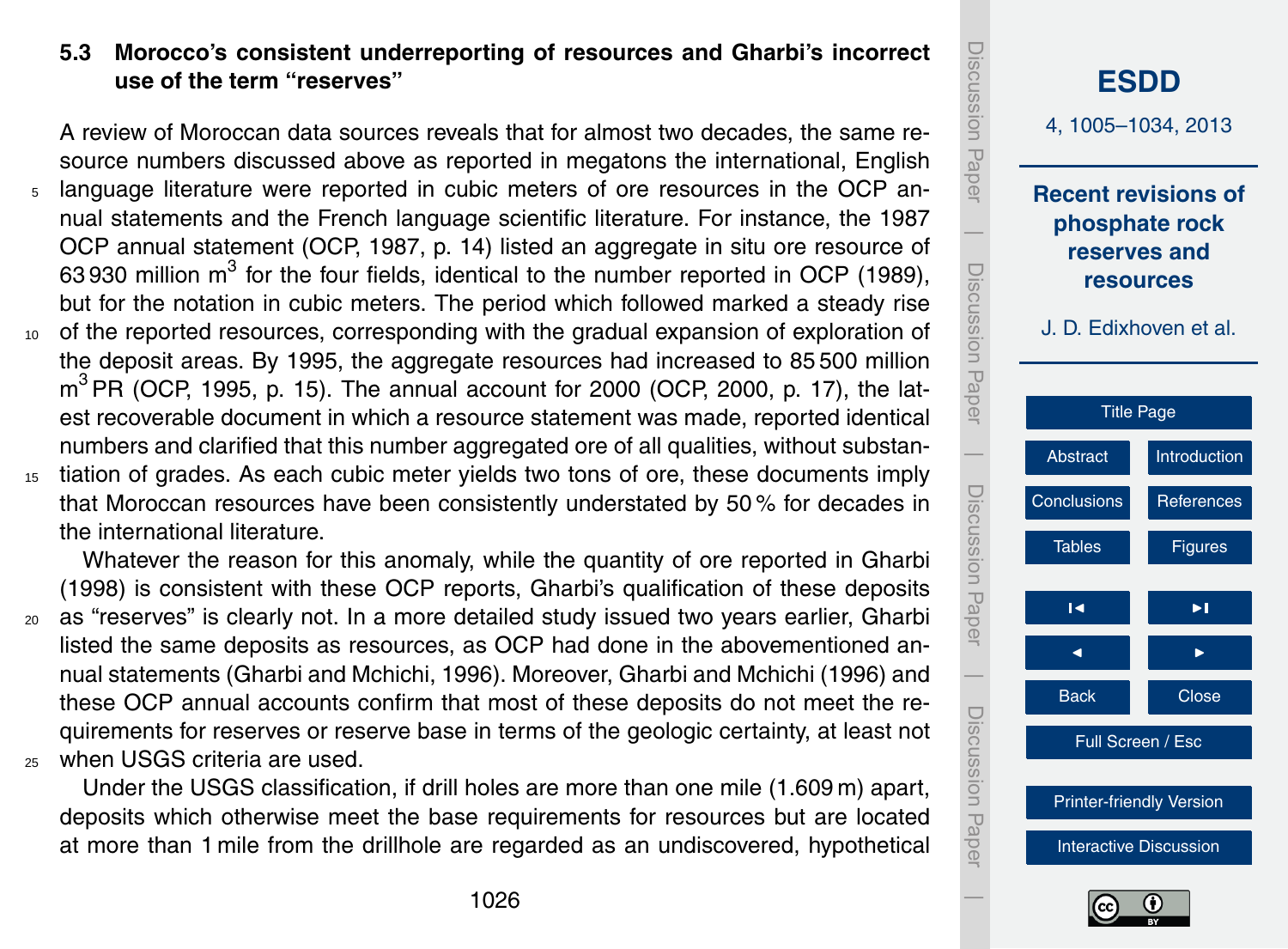resource. If the drill holes are spaced at less than a mile, the deposit may be regarded as an inferred resource (USGS and USBM, 1982). If drill holes are spaced at less than half a mile (802 m) and the ore meets the other appropriate requirements for reserves, economic and geological, the deposit may be termed an indicated reserve.

- <sup>5</sup> The delineation of measured reserves (the reserves category with the highest degree of geologic certainty) is viewed as an industry task in the USGS classification and is regarded as often proprietary (USGS and USBM, 1982). In most places of the world, to establish "proven" reserves, boreholes are drilled on approximately 100 m centers (Van Kauwenbergh, 2010a). In addition to this, additional requirements apply in terms of <sup>10</sup> grade, depth, overburden, thickness of the ore layer, and economic requirements apply
- to establish reserves. For want of detailed information on these other requirements, we focus on the drillhole data.

An overview in OCP (2000) shows that, out of the total 85 500 million cubic meters PR ore reported for Morocco, more than 46 810 million cubic meters PR ore have been

- <sup>15</sup> established by drill holes spaced more than 2000 m apart; that 17 430 million cubic meters have been established by drillholes spaced at less than 500 m; and that 12 380 cubic meters have been established by drillholes spaced between 500 and 1000 m apart. Thus, using USGS criteria and based on drill hole data alone, probably over two thirds of the deposits listed by OCP would have to be classified as undiscovered
- <sup>20</sup> hypothetical or inferred resources. How much of the aggregate Moroccan in situ ore resource ore could qualify as a recoverable ore reserve, cannot be assessed without more information. However, it is clear that the term "reserves" is inappropriate here.

Interestingly, Van Kauwenbergh (2006), p. 284, contains an in-depth discussion of Moroccan resources, including Gharbi (1998). Referencing the Gharbi estimate, Van <sup>25</sup> Kauwenbergh concluded that "[t]his is a rather loose use of the term "reserve" and

the word "resources" probably should have been used". Elsewhere in the same publication, the author recognized that Moroccan reserves constitute approximately one third of global reserves, "depending exactly on which reserve/resource classification is used" (van Kauwenbergh, 2006, p. 45). This statement was based on USGS data

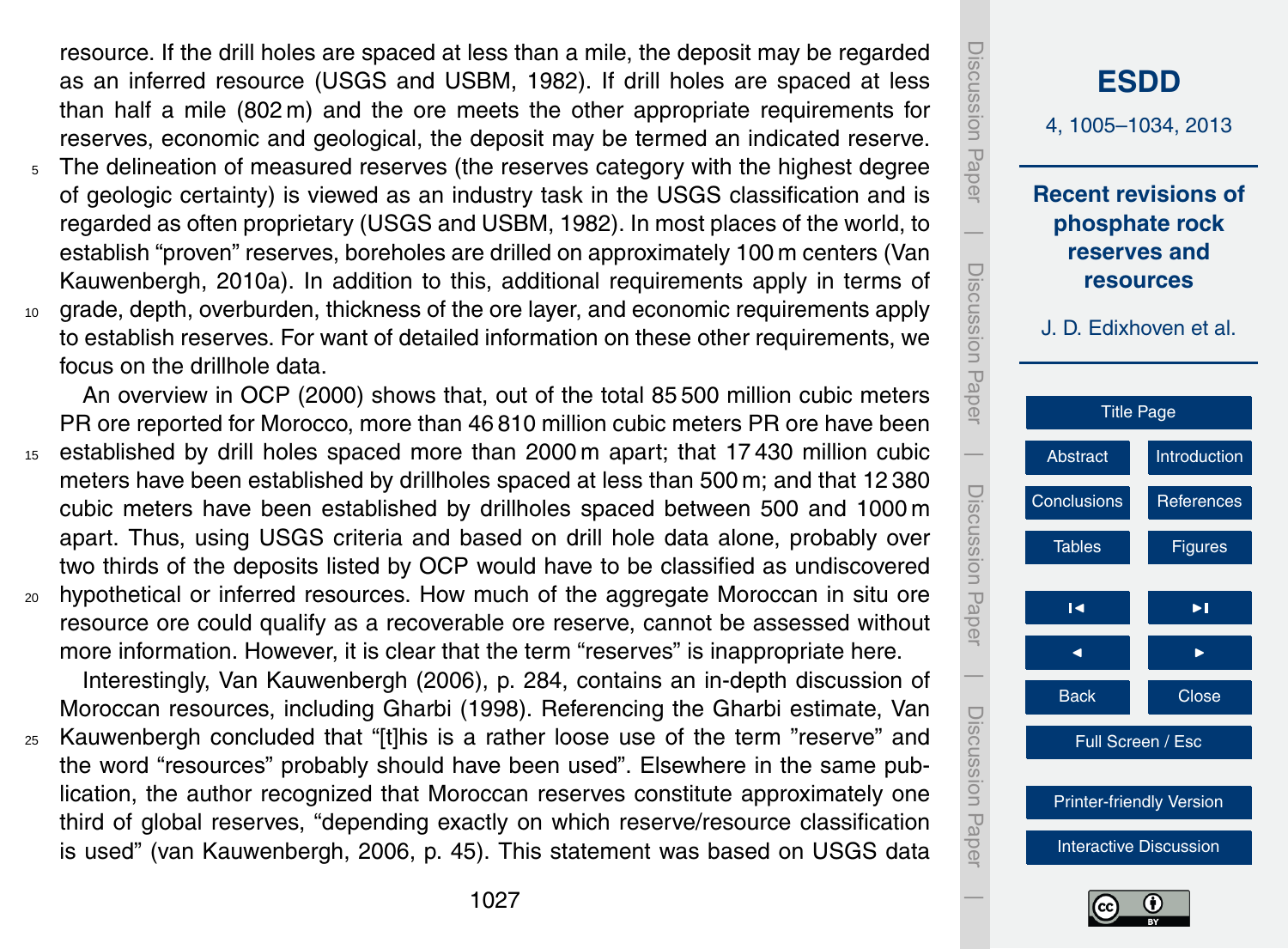<span id="page-23-0"></span>which reported Moroccan reserves of 5700 Mt on a global aggregate of 18 312 MtPR. Apparently, the large demonstrated, inferred and hypothetical resources which Gharbi reported for Morocco did not at the time fundamentally change the validity of USGS' assessment of Moroccan reserves and reserve base.

#### <sup>5</sup> **6 In conclusion**

This paper has signaled a development in mineral resource reporting towards standardized definitions across the minerals, both to serve the needs of globalizing business and to allow for mineral availability studies within the context of sustainable development. Detailed granulation is a core element in all leading mineral resource clas-<sup>10</sup> sifications.

The IFDC report departs from this established and evolving best practice, proffering coarse definitions as a substitute for data. This simplification, in combination with a clearly incorrect interpretation of data in Gharbi (1998), allowed for an enormous inflation of Moroccan "reserves". Once this number was accepted by USGS (or seem-<sup>15</sup> ingly so, as it is not certain whether the USGS number actually reflects concentrate), it was quickly followed by upgrades by countries as Syria, Algeria and Iraq. In the literature, these upgrades have been interpreted as "discoveries", suggesting an even greater geocapacity available for extraction (for instance, Scholz and Wellmer, 2012). This review unveils, however, that both the increase of Moroccan reserves and these

<sup>20</sup> subsequent increases were in all likelihood mainly due to simple restatements of ore resources as ore reserves. In case of the Moroccan reserves, this "swap" was followed by a conversion to concentrate, which to some extent veiled the enormity of the increase to the casual observer. It also rendered the IFDC reserve for Morocco inherently incomparable with USGS reports for many countries. Meanwhile, USGS fails to <sup>25</sup> provide clarity on whether it reports PR as ore or concentrate, a difference that has proved a major source of error and confusion.



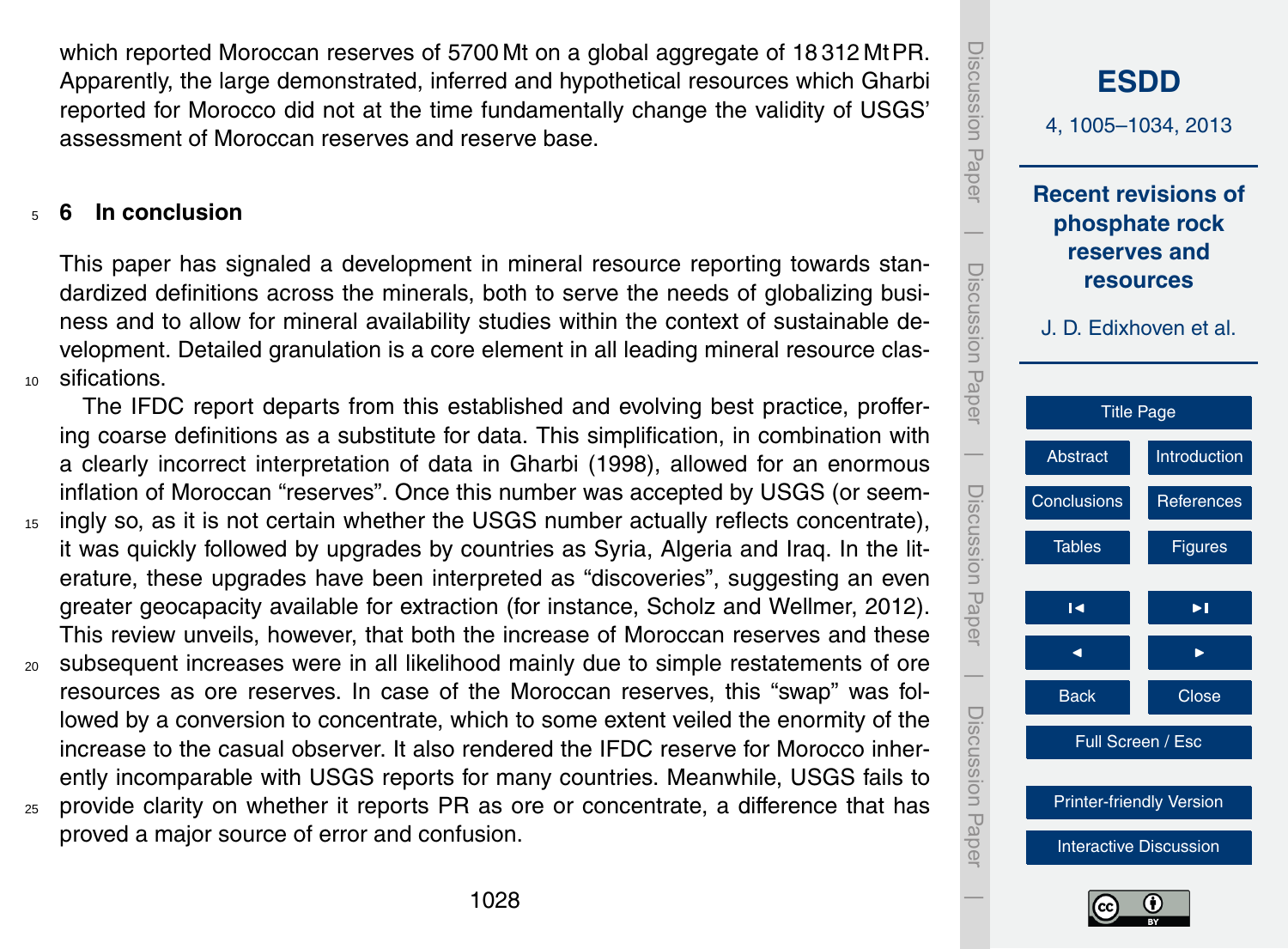<span id="page-24-0"></span>A unique feature which sets PR apart from other finite commodities is the fact that current levels of food production are not possible without it. By consequence, it is imperative that the use of PR is sustainable and equitable not only from a generational, but also from an intergenerational perspective. Also in the long to very long term it is

- <sup>5</sup> imperative that sufficient PR remains available to meet the needs of future generations. While it is commonly recognized that aggregate PR deposits are very large, two critical questions need to be addressed to determine how much PR can be used without impairing the opportunities of future generations. The first is how much suitable concentrate could be derived from aggregate global deposits and at what costs, economi-
- <sup>10</sup> cally and energetically. The second question is how demand may develop when further agricultural intensification, dietary shifts and an increasing use of bio fuels are taken into consideration, also if society fails to take the appropriate steps to use this finite resource in a more diligent manner. Apart from the update on Moroccan resources, the IFDC reported added little but confusion to these questions. A truly independent and
- <sup>15</sup> scientifically sound global inventory of PR deposits, as envisaged in the report, is yet to take place. Such review would also need to realistically assess those deposits which are not currently viewed as resources and which humanity will come to depend upon once today's reserves and resources are depleted.

#### **References**

- <sup>20</sup> Asfahani, J., Aissa, M., and Al-Hent, R.: Statistical factor analysis of aerial spectrometric data, Al-Awabed area, Syria: a useful guide for phosphate and uranium exploration, Appl. Radiat. Isot., 62, 649–661, 2005.
	- Al-Bassam, K. S.: The Akashat phosphate deposit, Iraq, in: Phosphate Deposits of the World, vol. 2 Phosphate Rock Resources, chap. 49, edited by: Notholt, A. J. G., Sheldon, R. P., and
- <sup>25</sup> Davidson, D. F., International Geological Correlation Programme, Project 156, Cambiridge University Press, New York, USA, 1989.
	- Bauer, C. W. and Dunning, C. P.: Uraniferous phosphate resources of the western phosphatic field, in: Uraniferous Phopsphate Resources, United States and the Free World, edited by:



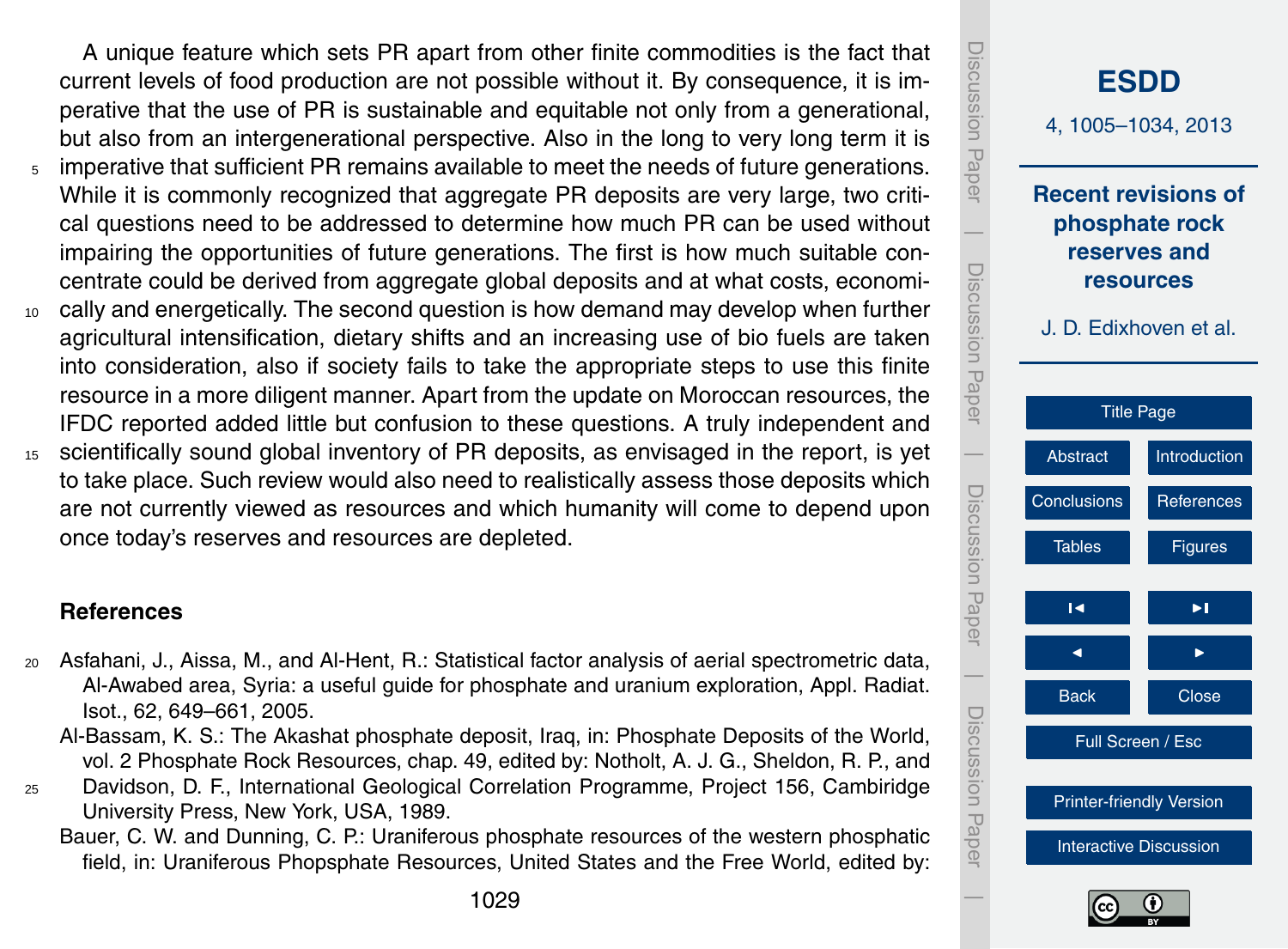De Voto, R. H. and Stevens, D. N., United States Department of Energy, Publication GJBX-110 (79), Grand Junction, Colorado, USA, 123–249, 1979.

- Camisani Calzolari, F. A.: National and international codes for reporting mineral resources and reserves: their relevance, future and comparison, Journal of the South African Institute of <sup>5</sup> Mining and Metallurgy, 104, 297–305, 2004.
	- Carpenter, S. R. and Bennett, E. M.: Reconsideration of the planetary boundary for phosphorus, Environ. Res. Lett., 6, 014009, doi[:10.1088/1748-9326/6/1/014009,](http://dx.doi.org/10.1088/1748-9326/6/1/014009) 2011.
- Cathcart, J. B., Sheldon, R. P., and Gulbrandsen, R. A.: Phosphate-Rock Resources of the United States, US Geological Survey, Geological Survey Circular 888, Alexandria, Virginia, <sup>10</sup> USA, 1984.
- - Committee on the Sustainable Development of Algal Biofuels, Board on Agriculture and Natural Resources, Board on Energy and Environmental Systems: Sustainable Development of Algal Biofuels in the United States, The National Academic Press, Washington DC, 2012.

Cordell, D. Drangert, J. O., and White, S.: The story of phosphorus: global food security and <sup>15</sup> food for thought, Global Environ. Change, 19, 292–305, 2009.

- CRIRSCO: International Reporting Template for the public reporting of exploration results, mineral resources and mineral reserves, International Council on Mining and Metals, available at: [http://www.crirsco.com/crirsco\\_template\\_may2013.pdf](http://www.crirsco.com/crirsco_template_may2013.pdf) (last access: 30 August 2013), 2013. De Voto, R. H. and Stevens, D. N.: Uraniferous Phosphate Resources and Technology and
- <sup>20</sup> Economics of Uranium Recovery from Phosphate Resources United States and Free World, Vol. 1. Uraniferous Phosphate Resources, United States and Free World, United States Department of Energy, Publication GJBX-110 (79), Grand Junction, Colorado, USA, 1979.
	- [D](http://www.energybulletin.net/node/33164)ery, P. and Anderson, B.: Peak phosphorus, Energ. Bull., available at: [http://www.](http://www.energybulletin.net/node/33164) [energybulletin.net/node/33164](http://www.energybulletin.net/node/33164) (last access: 13 August 2007), 2007.
- <sup>25</sup> Dolley, T. P.: The Mineral Industry of Morocco and Western Sahara, USGS Mineral Yearbook 1994, available at: [minerals.usgs.gov/minerals/pubs/country/1994/9226094.pdf](#page-0-0) (last access: 30 August 2013), 1994.
	- Emigh, G. D.: Uraniferous phosphate resources of the free world exclusive of the United States, in: Uraniferous Phosphate Resources and Technology And Economics of Uranium Recov-
- <sup>30</sup> ery From Phosphate Resources United States and Free World, edited by: De Voto, R. H. and Stevens, D. N., United States Department of Energy, Publication GJBX-110 (79), Grand Junction, Colorado, USA, 1979.



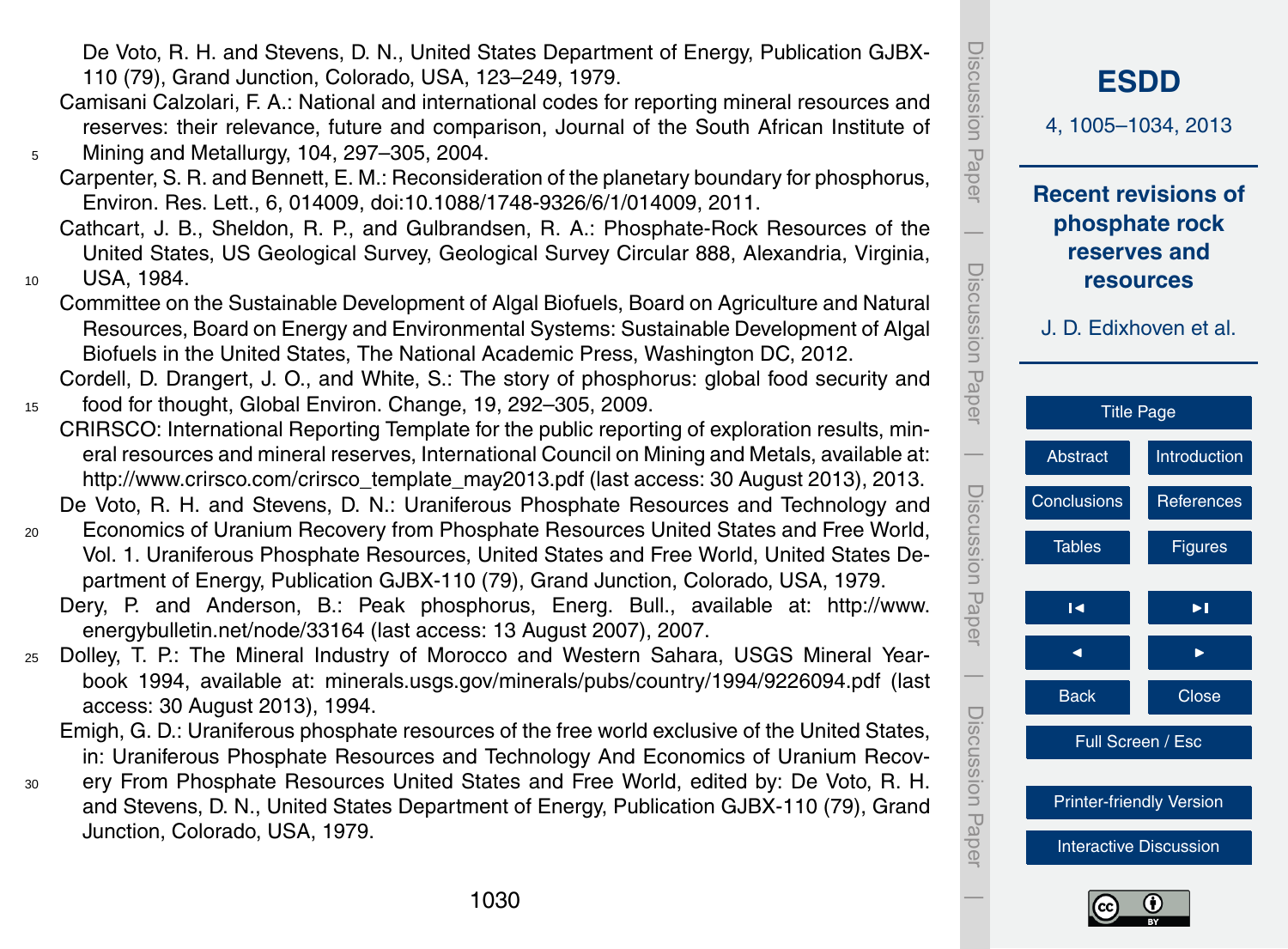Discussion PaperDiscussion Pape  $\overline{\phantom{a}}$ 

Discussion Paper

UDISSIN<sub>2</sub>

Dis

 $\overline{\phantom{a}}$ 

Paper

Discussion Paper

Discussion

 $\overline{\phantom{a}}$ 

Discussion Paper

Discussion Paper

 $\overline{\phantom{a}}$ 

- Gharbi, A.: Les Phosphates Marocains, Chronique de la Recherche Minière, 531–532, Bureau de Récherches Géologiques et Minières, France, 1998.
- Gharbi, A. and Mchichi, M.: La recherche géologique á l'Office Cherifien des Phosphates: Bilan et perspectives, Mines, Géologie & Energie, 55, 9–20, available at: [http://archives.cnd.hcp.](http://archives.cnd.hcp.ma) <sup>5</sup> [ma](http://archives.cnd.hcp.ma) (last access: 30 August 2013), 1996.
	- Global TraPs: Newsletter 2 and 5 Global transdisciplinary proceses for sustainable phosphorus management (2010–2015), available at: <http://www.globaltraps.ch> (last access: 30 August 2013), 2011a.
	- Global TraPs: Newsletter Global transdisciplinary proceses for sustainable phosphorus man-
- <sup>10</sup> agement (2010–2015), available at: <http://www.globaltraps.ch> (last access: 30 August 2013), 2011b.
	- Herring, J. R. and Fantel, R. J.: USGS and USBM, Minerals Availability Field Office, Phosphate Rock Demand Into the Next Century: Impact on World Food Supply, Nonrenewable Resources, vol. 2, no. 3, Oxford University Press, 226–246, Denver, Colorado, USA, 1993.
- <sup>15</sup> JORC: Australasian Code for Reporting of Exploration Results, Mineral Resources and Ore Reserves, 2012 Edn., Joint Ore Reserves Committee, available at: [www.jorc.org/docs/jorc](#page-0-0)[code2012.pdf](#page-0-0) (last access: 31 August 2013), 2012.
- Kelly, T. D. and Matis, G. R.: Historical Statistics for Mineral and Material Commodities in the United States, US Geological Survey Data Series 140, available at [:http://minerals.usgs.gov/](http://minerals.usgs.gov/ds/2005140/) <sup>20</sup> [ds/2005140/](http://minerals.usgs.gov/ds/2005140/) (last access: 30 August 2013), 2013.
	- [M](http://www.fertecon-frc.info/page15.htm)ew, M.: Future phosphate rock production peak or plateau?, available at: [http://www.](http://www.fertecon-frc.info/page15.htm)
		- [fertecon-frc.info/page15.htm](http://www.fertecon-frc.info/page15.htm) (last access: 30 August 2013), 2011.
		- Michalski, B.: The mineral industry of Morocco and Western Sahara, USGS, Washington, USA, 1995.
- <sup>25</sup> Moyle, P. R. and Piper, D. Z.: Western phosphate field depositional and economic deposit models, in: Life Cycle of the Phosphoria Formation: From Deposition to Post-Mining Environment, edited by: Hein, J. R., Elsevier, Amsterdam, 2004.
	- Notholt, A. J. G., Sheldon, R. P., and Davidson, D. F.: Phosphate Deposits of the World, vol. 2 Phosphate rock resources, Preface, xxiii-xxiv. International Geological Correlation Pro-
- <sup>30</sup> gramme, Project 156, Cambridge University Press, New York, New York, USA, 1989. OCP: Groupe Office Cherifien des Phosphates, annual statement for the year 1987, available at: <http://archives.cnd.hcp.ma> (last access: 30 August 2013), 1987.



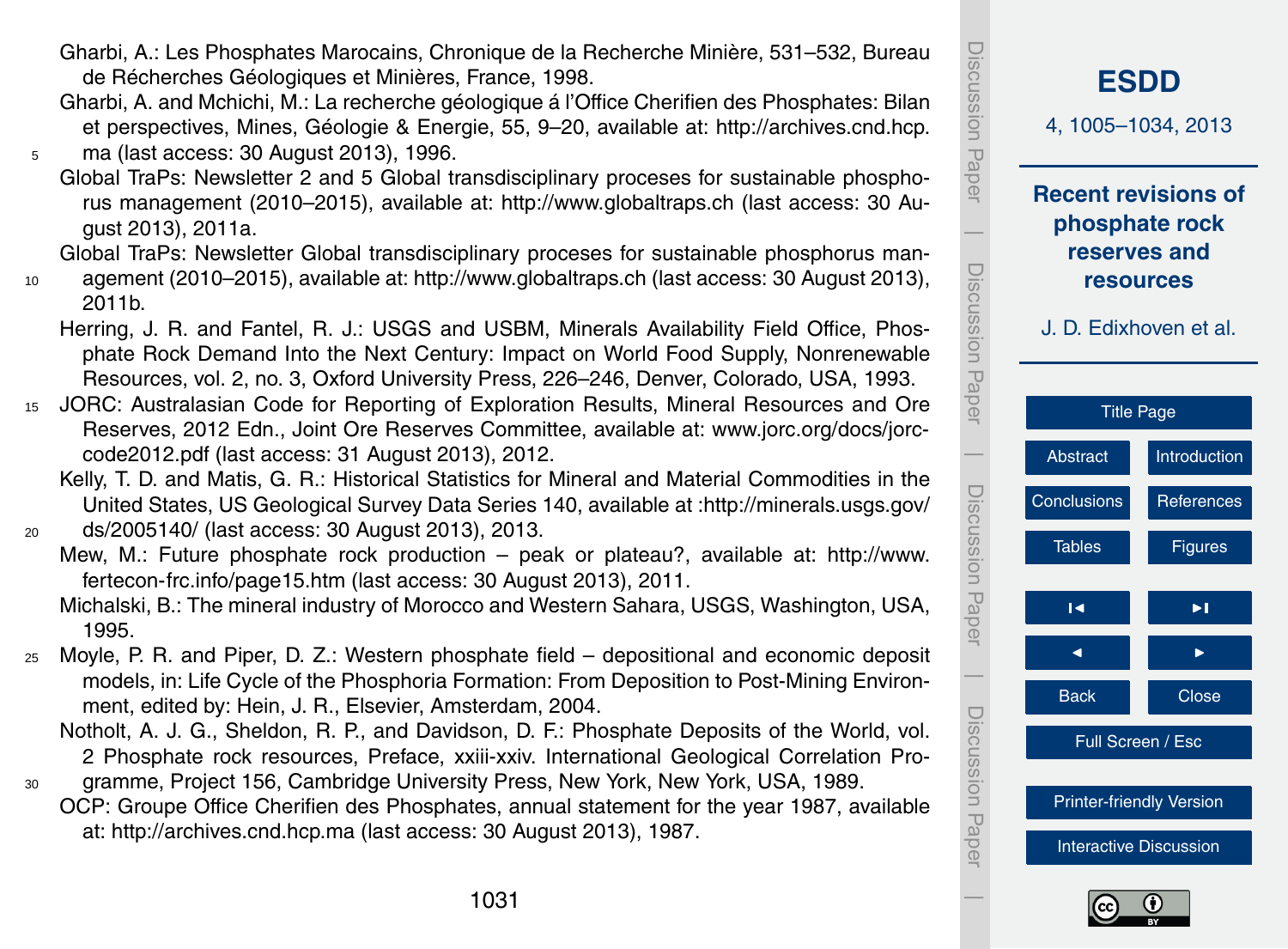- OCP: The phosphate deposits of Morocco, in: Phosphate Deposits of the World, vol. 2, Phosphate Rock Resources, edited by: Notholt, A. J. G., Sheldon, R. P., and Davidson, D. F., Cambridge University Press, Cambridge, United Kingdom, 301–311, 1989.
- OCP: Groupe Office Cherifien des Phosphates, annual statement for the year 1995, available <sup>5</sup> at: <http://archives.cnd.hcp.ma> (last access: 30 August 2013), 1996.
	- OCP: Groupe Office Cherifien des Phosphates, annual statement for the year 2000, available at: <http://archives.cnd.hcp.ma> (last access: 30 August 2013), 2000.
- [O](#page-0-0)CP: Groupe Office Cherifien des Phosphates, Rapport Annuel 2007, available at: [www.](#page-0-0) [ocpgroup.ma/sites/default/files/alldocs/Rapport%20annuel%202007.pdf](#page-0-0) (last access: 1 <sup>10</sup> September), 2013.
- - Prud'homme, M.: Global Phosphate Rock Production Trends from 1961 to 2010, Reasons for the Temporary Set-Back in 1988–1994, IFA, Paris, 2011.

Rosemarin, A.: The Precarious Geopolitics of Phosphorus, Down to Earth, Science and Environment Fortnightly, 27–31, New Delhi, India, 2004.

- <sup>15</sup> Rosemarin, A., Schröder, J., Dagerskog, L., Cordell, D., and Smit, B.: Future supply of phosphorus in agriculture and the need to maximise efficiency of use and reuse, IFD proceedings 685, Leek, United Kingdom, 2011.
- Sattari, S. Z., Bouwman, A. F., Giller, K. E., and van Ittersum, M. K.: Residual soil phosphorus as the missing piece in the global phosphorus crisis puzzle, Proc. Natl. Acad. Sci. USA, 109, <sup>20</sup> 6348–6353, 2012.
	- Savage, C. (Ed.): World Survey of Phosphate Deposits, British Sulphur Corporation Ltd., London, England, 1987.
- Scholz, R. W. and Wellmer, F.-W.: Approaching a dynamic view on the availability of mineral resources: what we may learn from the case of phosphorus? Global Environ. Change, 23, <sup>25</sup> 11–27, 2012.
	- Schröder J. J., Cordell, D., Smit, A. L., and Rosemarin, A.: Sustainable Use of Phosphorus, EU tender EN V. B.1/ETU/2009/0025, Plant research International, Business Unit Agrosystems, Wageningen UR, 2010.

Service Géologique du Maroc: Géologie des Gîtes Mineraux Marocains, 2nd Edn., volume 3,

<sup>30</sup> Rabat, Ministère de l'énergie et des mines, Direction de la géologie, Rabat, Morocco, 1986.

Sheldon, R. P.: Industrial minerals, with an emphasis on phosphate rock, in: Resources and World Development, edited by: McLaren, D. J. and Skinner, B. J., John Wiley & Son limited, New York, USA, 347–361, 1987.



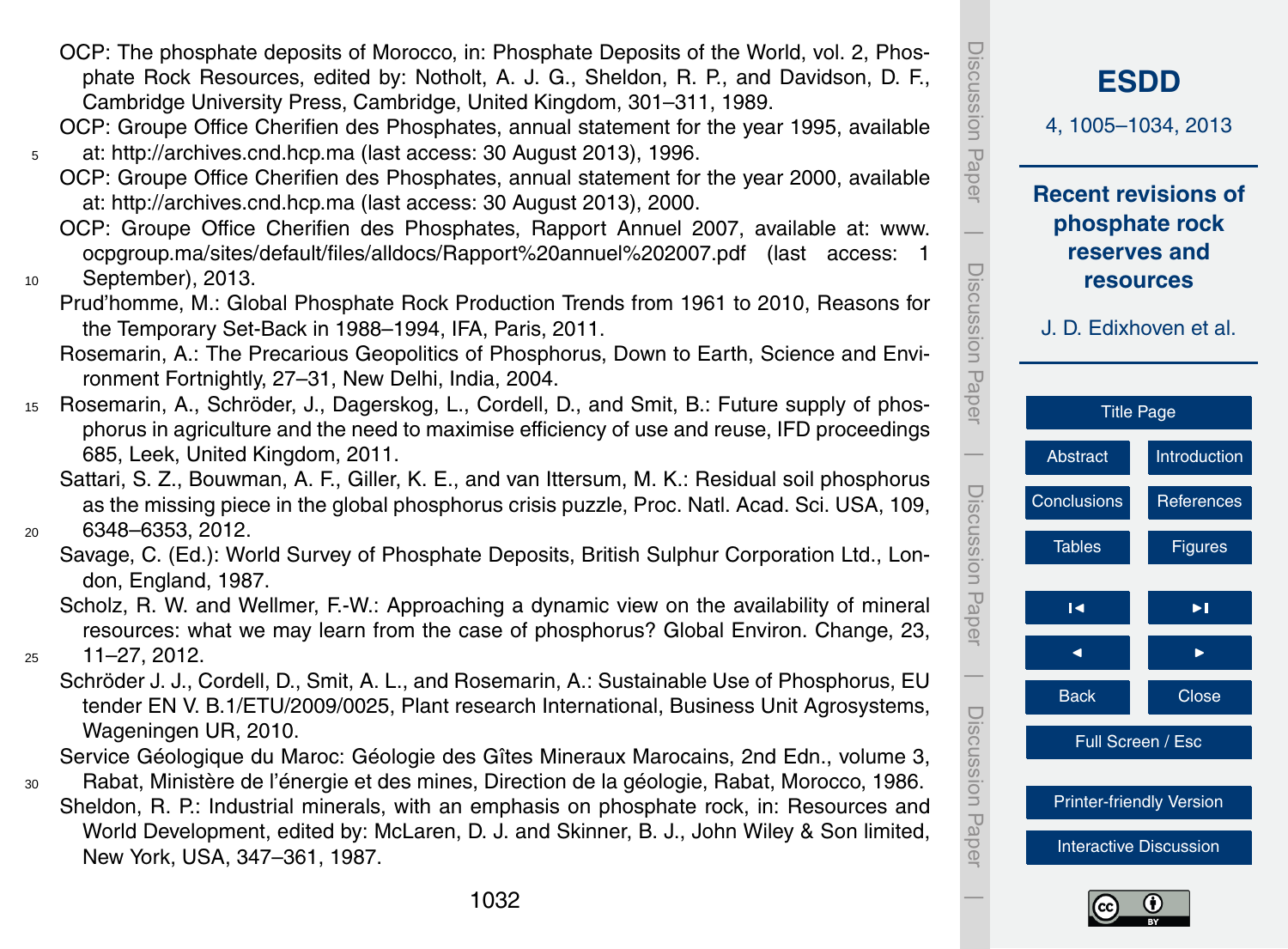Sheldon, R. P.: Phosphoria formation, Western USA, in: Phosphate Deposits of the World, Vol. 2 Phosphate rock resources, International Geological Correlation Programme, Project 156, Cambridge University Press, New York, New York, USA, 1989.

Smit, A. L., Bindraban, P. S., Schröder, J. J., Conijn, J. G., and Van der Meer, H. G.: Phos-

<sup>5</sup> phorus in agriculture: global resources, trends and developments, Report to the Steering Comittee Technology Assessment of the Ministry of Agriculture, Nature and Food Quality, the Netherlands, Plant Research International, B. V., Wageningen, 2009.

Steen, I.: Phosphorus availability in the 21st century: management of a non-renewable resource, phosphorus and potassium, Phosphorus & Potassium, British Sulphur Corporation, <sup>10</sup> 217, 25–31, 1998.

Taib, M.: The mineral industry of Algeria, in: US Geological Survey Minerals Yearbook – 2009 Minerals Yearbook, US Department of the Interior, US Geological Survey, Washington DC, USA, 2009.

Taib, M.: The mineral industry of Jordan, in: US Geological Survey Minerals Yearbook – 2010

- <sup>15</sup> Minerals Yearbook, US Department of the Interior, US Geological Survey, Washington DC, USA, 2010.
	- Taib, M.: The mineral industry of Iraq, in: US Geological Survey Minerals Yearbook 2010 (Advance release), US Department of the Interior, US Geological Survey, Washington DC, USA, 2012.
- <sup>20</sup> Taib, M.: The mineral industry of Iraq, in: US Geological Survey Minerals Yearbook 2011 (Advance release), US Department of the Interior, US Geological Survey, Washington DC, USA, 2013.
- Tirado, R. and Allsopp, M.: Phosphorus in Agriculture, Problems and Solutions, Greenpeace Research Laboratories Technical Report (Review) February, Amsterdam the Netherlands,  $25$  2012.
	- Townsend A. R. and Porder S.: Agricultural legacies, food production and its environmental consequences, Proc. Natl. Acad. Sci., 17 April 2012, 109, 5917–5918, 2012.
	- UNFC: United Nations Framework Classificaton for Fossil Energy and Mineral Reserves and Resources 2009, ECE energy series No. 39. United Nations, New York and Geneva, 2010.
- <sup>30</sup> USGS: Mineral Commodity Summaries, US Geological Survey, Washington DC, 2009. USGS: Mineral Commodity Summaries, US Geological Survey, Washington DC, 2010. USGS: Mineral Commodity Summaries, US Geological Survey, Washington DC, 2011. USGS: Mineral Commodity Summaries, US Geological Survey, Washington DC, 2012.